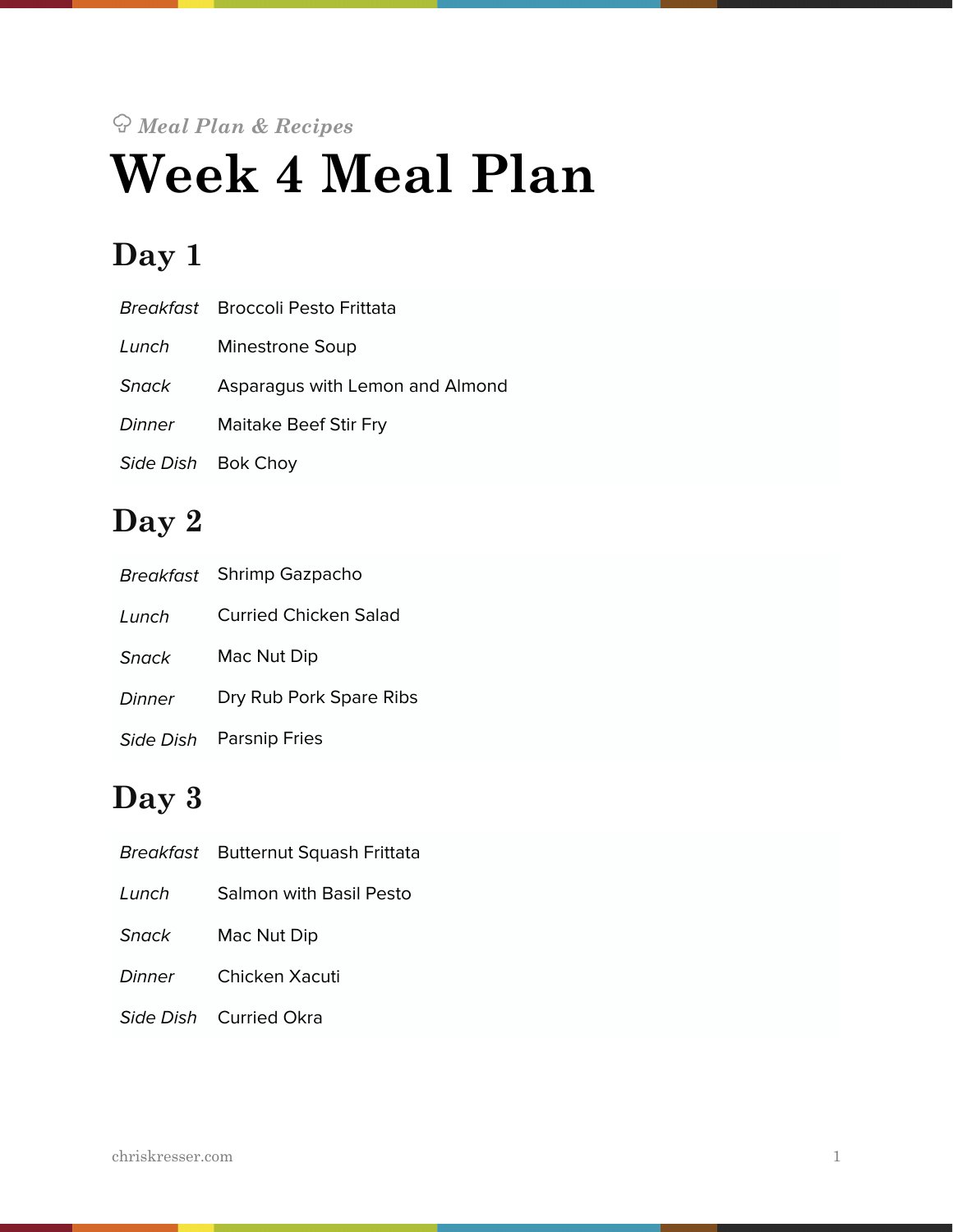# **Day 4**

|           | Breakfast Avocado Pineapple Smoothie  |
|-----------|---------------------------------------|
| Lunch     | Mexican Beef Tongue Salad (Lengua)    |
| Snack     | Kale Chips                            |
| Dinner    | Pan Seared Scallops with Fennel Purée |
| Side Dish | <b>None</b>                           |

# **Day 5**

|        | <b>Breakfast</b> Sweet Potato and Leek Omelet |
|--------|-----------------------------------------------|
| Lunch  | Paleo Caldo Verde                             |
| Snack  | Kale Chips                                    |
| Dinner | Chilindron de Carnero                         |
|        | Side Dish Sweet Potato Fries                  |

# **Day 6**

|  |  | Breakfast Creamy Chicken Stew |
|--|--|-------------------------------|
|--|--|-------------------------------|

Lunch Egg Stuffed Poblano

Snack Collard Wrap

- Dinner Trout Fillets Baked in Parchment Paper with Tarragon and Shallots
- Side Dish Creamed Collard Greens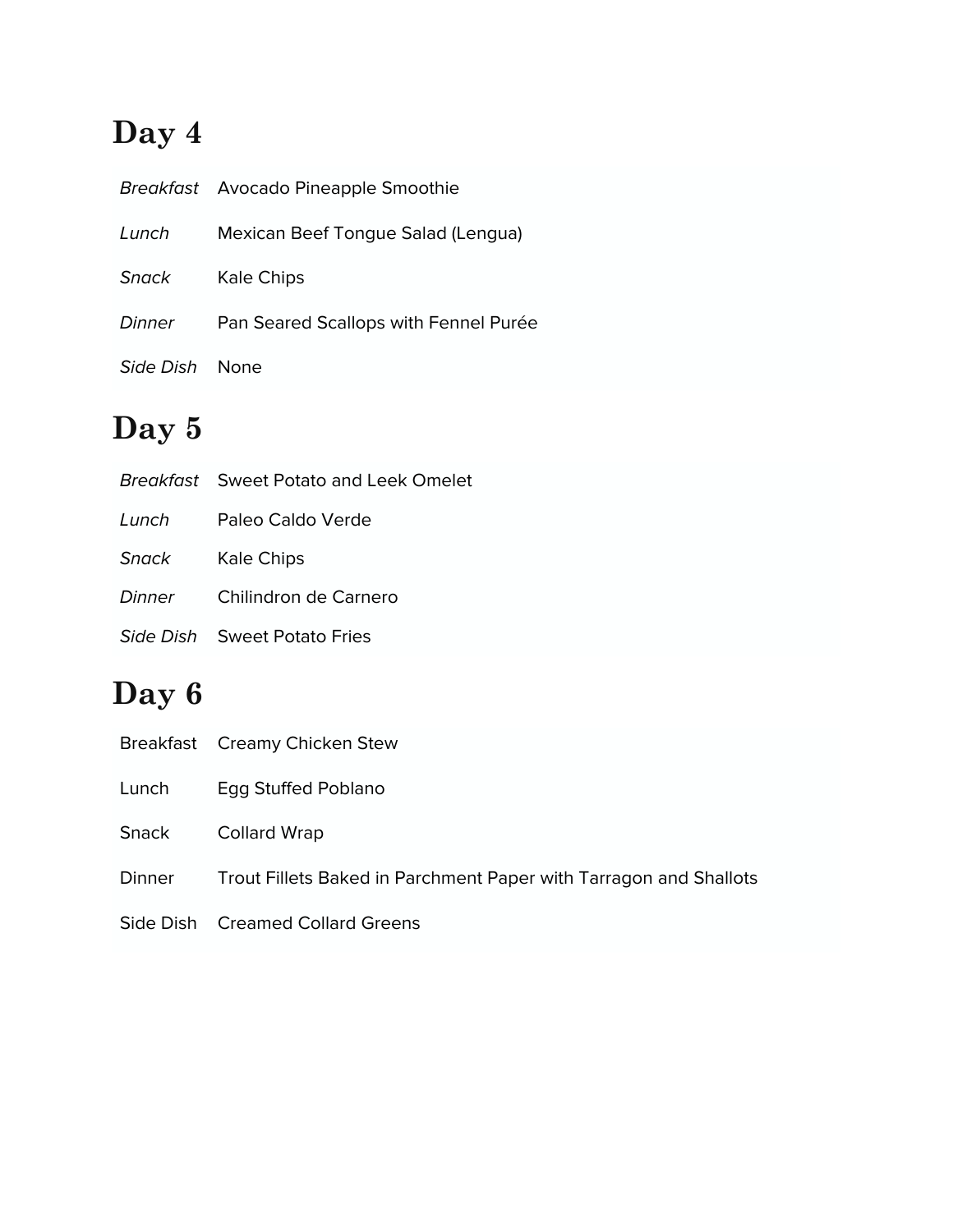# **Day 7**

|                | Breakfast Stuffed Eggplant Turkish Style (Imam Bayildi)    |
|----------------|------------------------------------------------------------|
| Lunch          | Salmon, Wakame and Cucumber Salad                          |
| Snack          | <b>Collard Wrap</b>                                        |
| Dinner         | Sautéed Beef Liver with Carrot Purée and Raspberry Vinegar |
| Side Dish None |                                                            |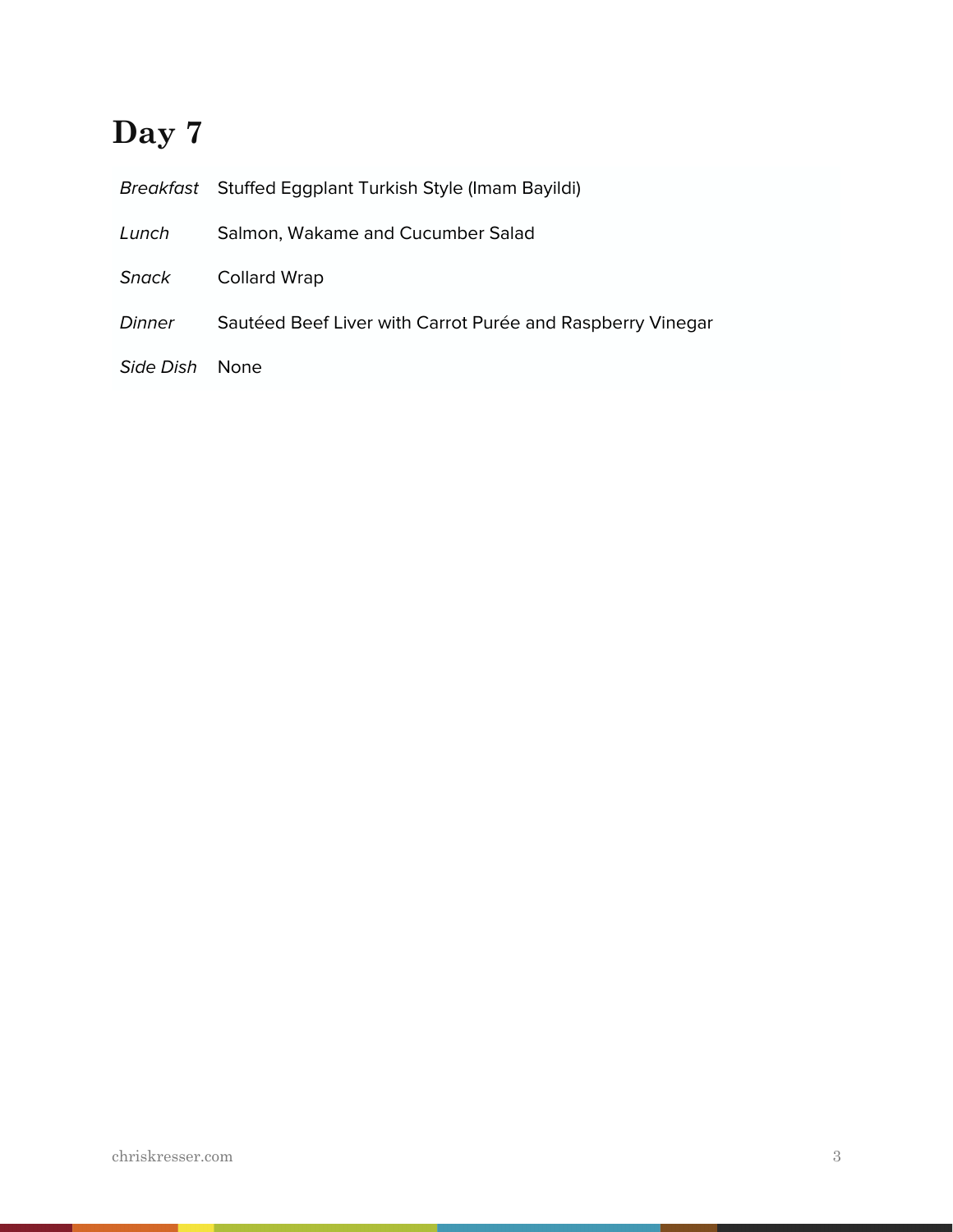# **Recipes**

# **Breakfast**

# **BROCCOLI PESTO FRITTATA**

Pesto adds a depth of flavor and fantastic aroma to this frittata.

# **Serves:** 4

**Prep time:** 10 minutes

**Cooking time:** 30 minutes

# **Ingredients:**

- 1 cup packed fresh basil leaves
- 1 small clove garlic, smashed
- $\blacksquare$   $\frac{1}{4}$  cup olive oil
- 3 tablespoons pine nuts
- <sup>1/8</sup> teaspoon sea salt
- 2 teaspoons traditional fat of choice
- $\Box$  1 cup coarsely chopped yellow or red onion
- $\Box$  4 cups broccoli florets, cut into small pieces
- 8 eggs
- 1 teaspoon sea salt
- Freshly ground black pepper to taste

#### **Instructions:**

Make the pesto by combining the basil leaves, garlic, pine nuts, and salt in a food processor, blender, or mortar and pestle. Pulse or grind until well-mixed, then gradually add oil in a steady stream until smooth.

Preheat the oven to 375 degrees. In an oven-safe skillet heat the 2 teaspoons fat over medium heat. Cook the onion 5-10 minutes, until softened. Meanwhile, steam or boil the broccoli for 4 minutes, drain and add it to skillet with the onions. Turn off the heat.

Beat 4 of the eggs with ½ teaspoon salt and a couple of grinds of black pepper. Pour egg mixture over the onions and broccoli in the skillet. Spoon 6 tablespoons of pesto evenly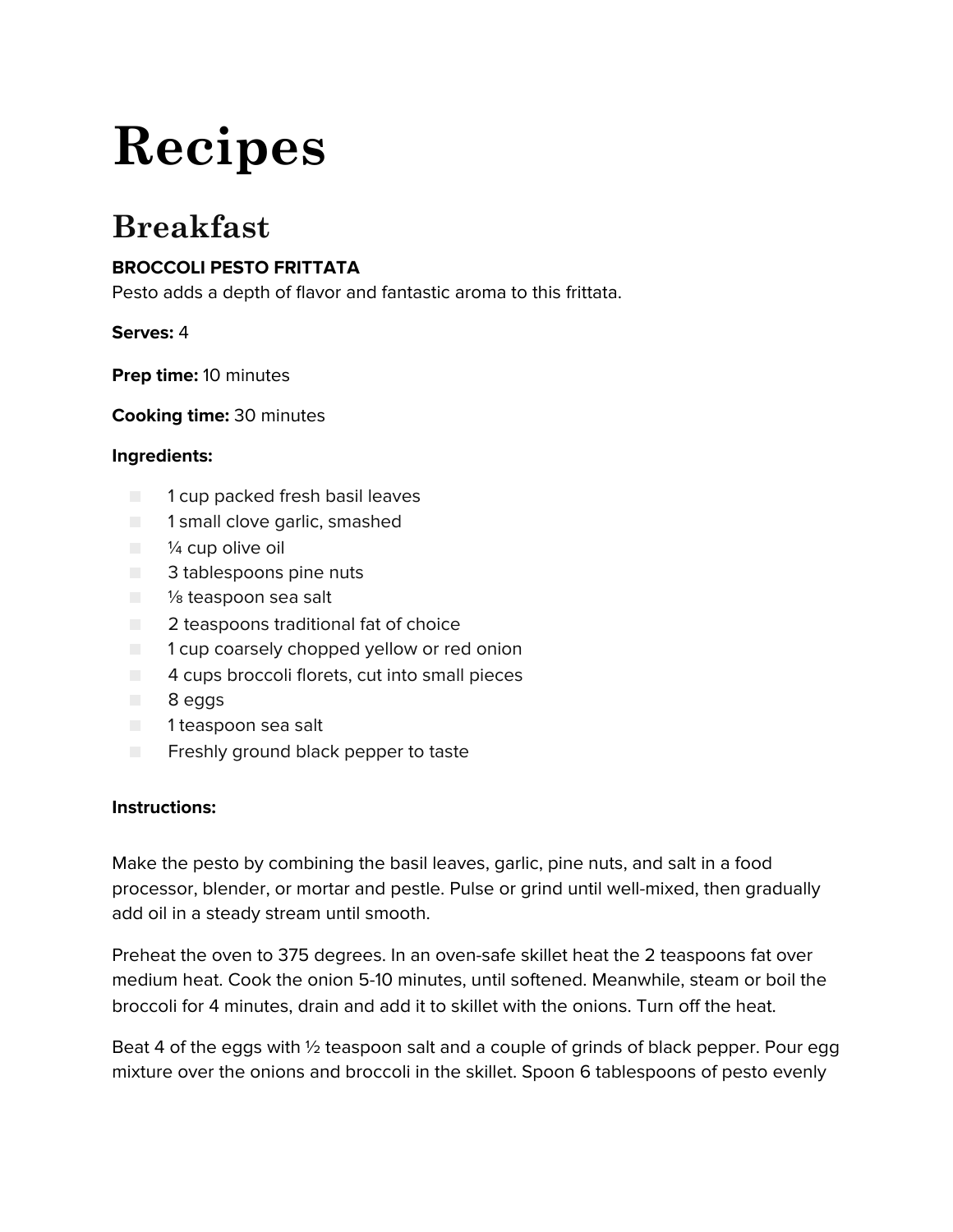around the skillet. Beat the remaining 4 eggs with remaining salt and more pepper. Top the contents of the skillet with the 4 eggs.

Bake the frittata for 20 minutes, then place skillet under broiler for about 2 minutes until top of frittata is nicely browned. Allow frittata to cool, slice into pieces in pan, and serve, topped with the remaining pesto drizzled over each slice.

# **SHRIMP GAZPACHO**

Gazpacho is a Spanish, uncooked tomato based soup, traditionally served cold (even with ice cubes), though it can also be served lukewarm. Our recipe uses shrimp and chopped celery leaves, though there are many variations. Gazpacho can be prepared the night before, if you add the shrimp when serving. Use fresh shrimp, not frozen, for superior flavor.

#### **Serves:** 2

# **Prep time:** 15 minutes

#### **Ingredients:**

- 1 pound tomatoes, cored and chopped (plum tomatoes usually work best)
- $\blacksquare$   $\mathcal V_4$  cup celery leaves, chopped
- 1 small shallot, chopped
- Pinch of cayenne
- Juice of 1 lemon
- <sup>1/4</sup> teaspoon sea salt to taste
- Freshly ground black pepper to taste
- $\Box$  1/2 cucumber, peeled and diced
- $\Box$   $\frac{1}{2}$  1 cup tomato juice (optional)
- 1 cup fresh shrimp, cooked and peeled
- 1 tablespoon fresh parsley, coarsely chopped for garnish

#### **Instructions:**

Place tomatoes, celery leaves, shallot, cayenne, lemon juice, salt and pepper in a food processor and purée. Place in a large bowl or pitcher and stir in diced cucumber. If too thick, add optional tomato juice until gazpacho reaches desired consistency. Pour into two soup bowls, arrange shrimp on top and garnish with chopped parsley.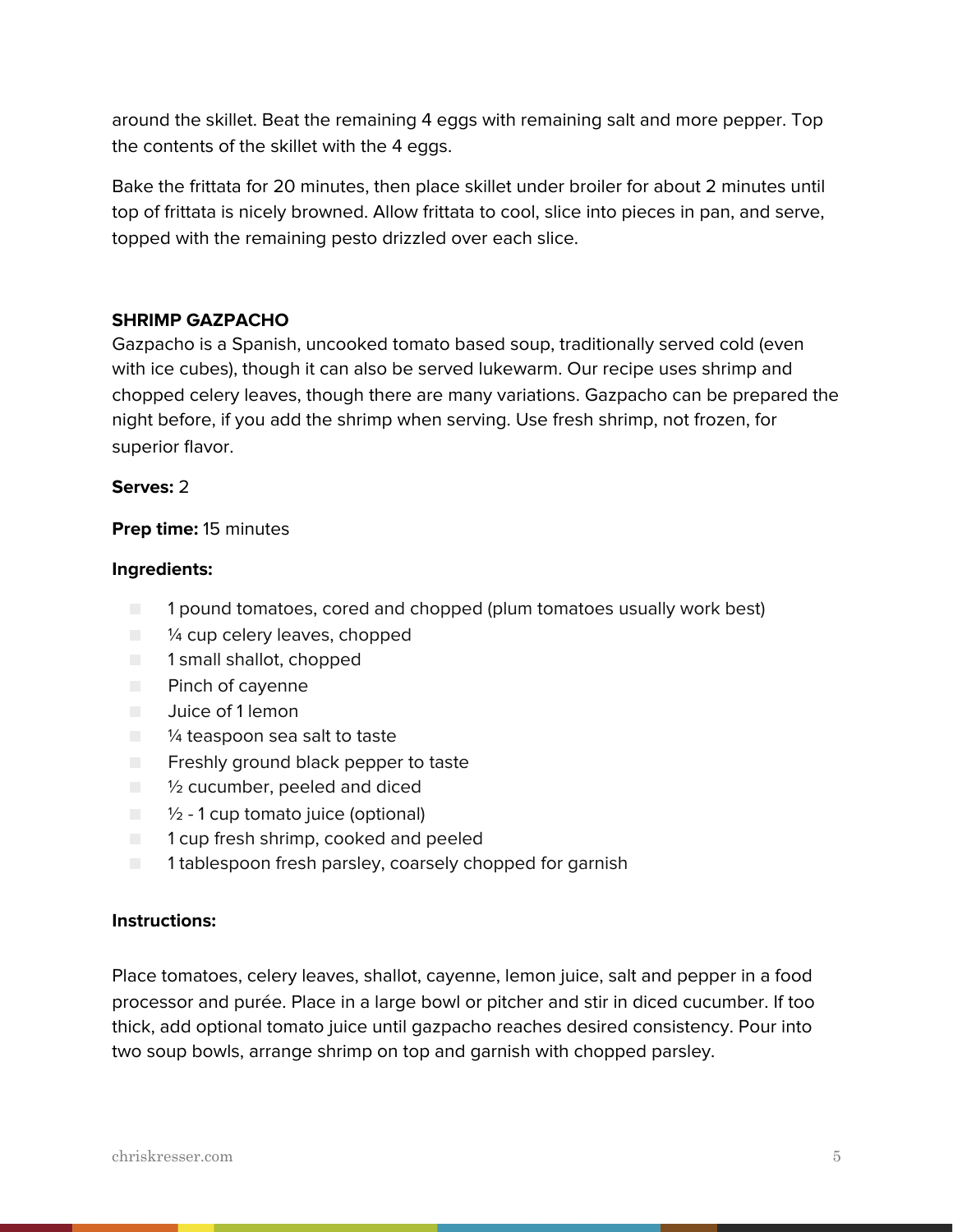# **AVOCADO AND PINEAPPLE SMOOTHIE**

If you need an extra energy boost, add a scoop of whey protein powder. Note: this recipe calls for a raw egg yolk from a pastured chicken. The risk of salmonella infection from raw pastured yolks is very small, but if you're concerned about it you can omit the egg yolk. Do not use a raw egg yolk from commercially-raised eggs sold in the supermarket.

## **Serves:** 1

## **Prep time:** 5 minutes

# **Ingredients:**

- 1 large, ripe avocado, peeled, pitted and cut into chunks
- $\blacksquare$  1 1/2 cups pineapple chunks, fresh or frozen
- 1 egg yolk (free range, organic—best from farmer's market or backyard chickens)
- 1 cup coconut milk
- 2 teaspoons lime juice
- 2 ice cubes (can be eliminated if using frozen pineapple)

# **Instructions:**

Purée all ingredients (except ice cubes) in a blender until smooth. Add ice cubes if desired.

# **SWEET POTATO AND LEEK OMELETS**

There are several ways to make an omelet, including the energetic French way, which requires practice, or the laid back and somewhat easier American way. This recipe is the latter.

#### **Serves:** 2

**Prep time:** 10 minutes

**Cooking time:** 20 minutes

- 1 tablespoon lard\*
- $\Box$  2 cups (about  $\frac{3}{4}$  pound) sweet potatoes, cut into small pieces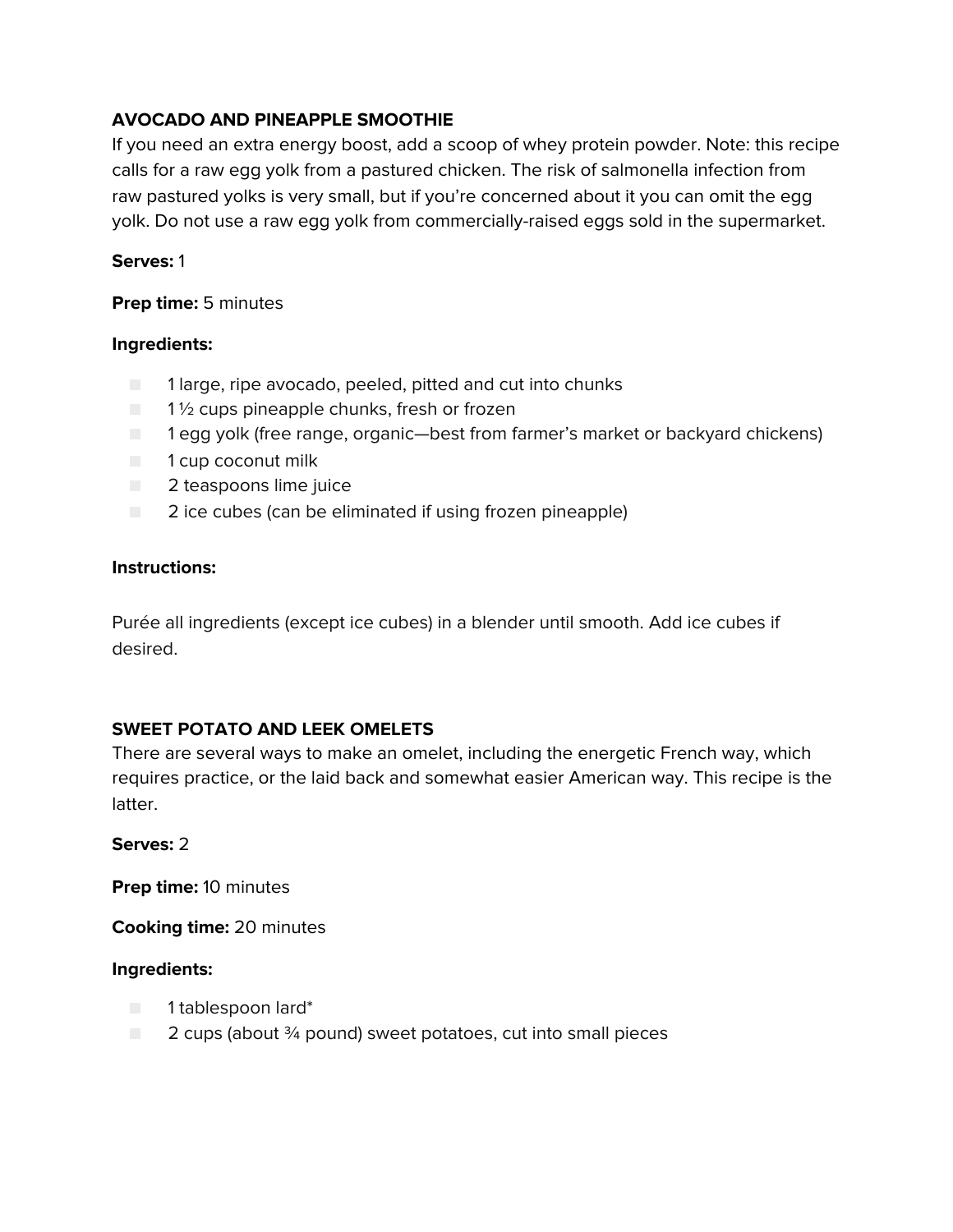- $\blacksquare$  1 cup sliced leek, preferably the white part
- 6 eggs
- 2 tablespoons coconut milk
- pinch of cayenne
- <sup>1/4</sup> teaspoon sea salt
- White pepper to taste
- 1 tablespoon parsley, chopped to garnish

\*Prepare lard Sunday Week 3 (see recipe page 389 of Your Personal Paleo Code)

#### **Instructions:**

Heat lard in a large sauté pan or skillet at medium heat, add sweet potato and sauté until tender and well browned. Add leek and continue to cook, about 5 minutes. Remove and set aside. In a mixing bowl, beat together eggs, coconut milk, cayenne, salt and pepper. Stir in sweet potato/leek mix and then divide the mixture into two equal portions.

Reheat the skillet to medium heat, add more lard if necessary and pour in half of egg mixture. With a fork, stir the center two or three times. After 2–3 minutes, fold the omelet over with a spatula. Continue to cook for 1–2 minutes and then remove the omelet to a plate and garnish with parsley. Repeat this process with the second omelet.

#### **CREAMY CHICKEN STEW**

This stew is quickly prepared if you have cooked chicken breasts on hand. Make it the night before and it'll be ready for breakfast.

**Serves:** 4

**Prep time:** 10 minutes

**Cooking time:** 30 minutes

- 1 tablespoon traditional fat of choice
- 1 yellow onion, chopped
- 3 carrots, chopped
- 3 celery stalks, chopped
- 4 cloves garlic, minced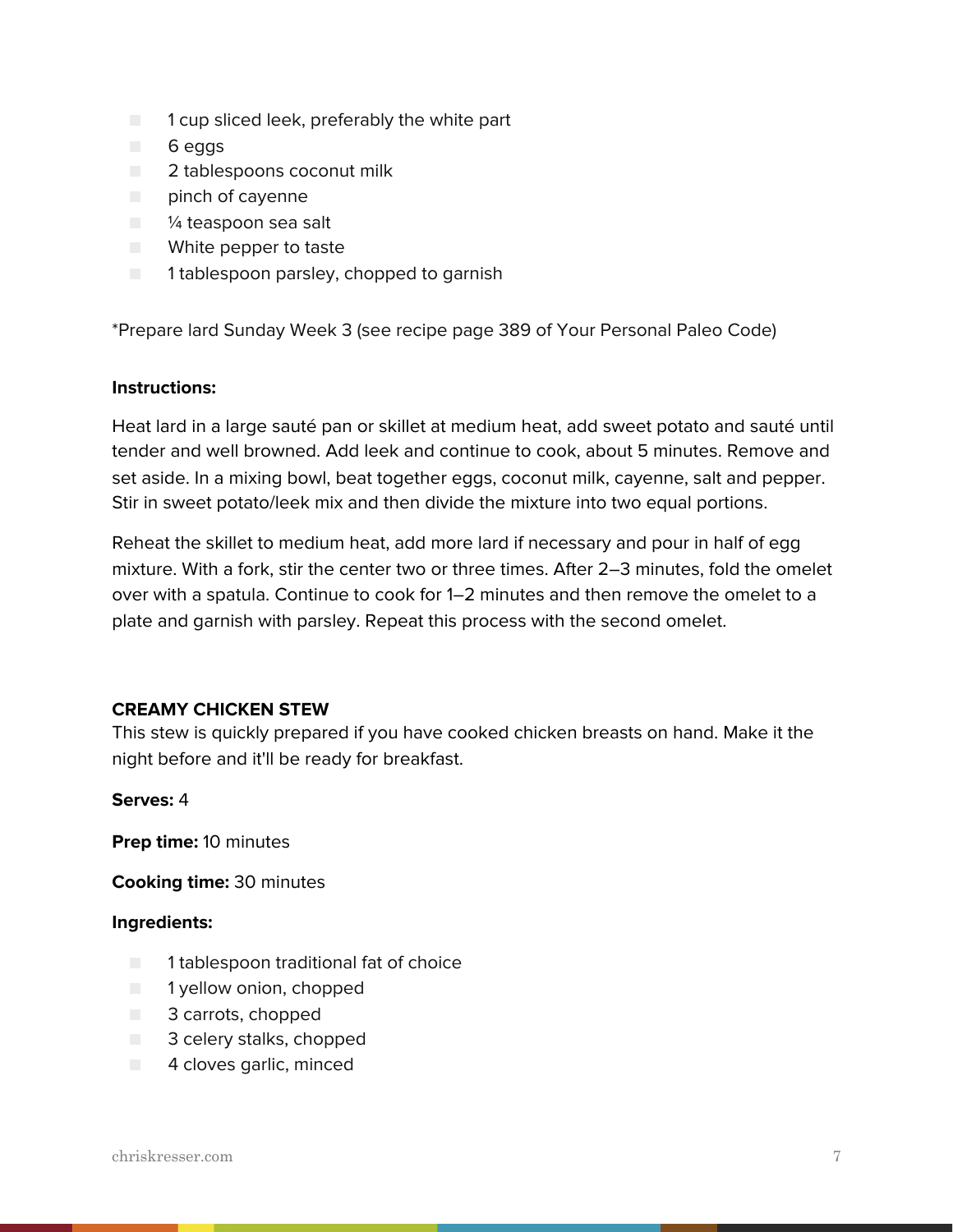- 3 cups Paleo chicken stock\*
- Cooked meat from 2 large boneless, skinless chicken breasts, roughly chopped
- <sup>1</sup>/<sub>2</sub> teaspoon sage
- $\blacksquare$   $\frac{1}{2}$  teaspoon dried thyme
- <sup>1/4</sup> teaspoon sea salt to taste
- white pepper to taste
- $\blacksquare$   $\frac{1}{2}$  cup coconut milk

\*Prepare Paleo chicken stock Thursday evening Week 4 (see recipe page 390 of Your Personal Paleo Code)

#### **Instructions:**

Heat fat in a soup pot over medium heat. Add onion, and cook while stirring for about 5 minutes. Add carrots and stir for a few minutes before adding celery. Cook for 5 more minutes. Add minced garlic and stir in, allow to cook for 1 minute more. Add in stock, chopped chicken, sage, thyme, salt and pepper.

Since all ingredients are already cooked, the soup is done as soon as it's completely heated through. Stir a few times as it continues to heat up, then stir in coconut milk and serve. If you would like a creamier soup, increase coconut milk to 1 cup.

# **STUFFED EGGPLANT TURKISH STYLE (IMAM BAYILDI)**

This famous Turkish dish can be prepared several days in advance and served at room temperature. The cinnamon is optional, but we like to add it for an interesting twist.

#### **Serves:** 2

**Prep time:** 30 minutes

**Cooking time:** 30 minutes

- 1 large eggplant, stem on
- Coarse salt (to rub into eggplant)
- 2 tablespoon traditional fat of choice
- 1 medium onion, peeled, cut in half lengthwise and thinly sliced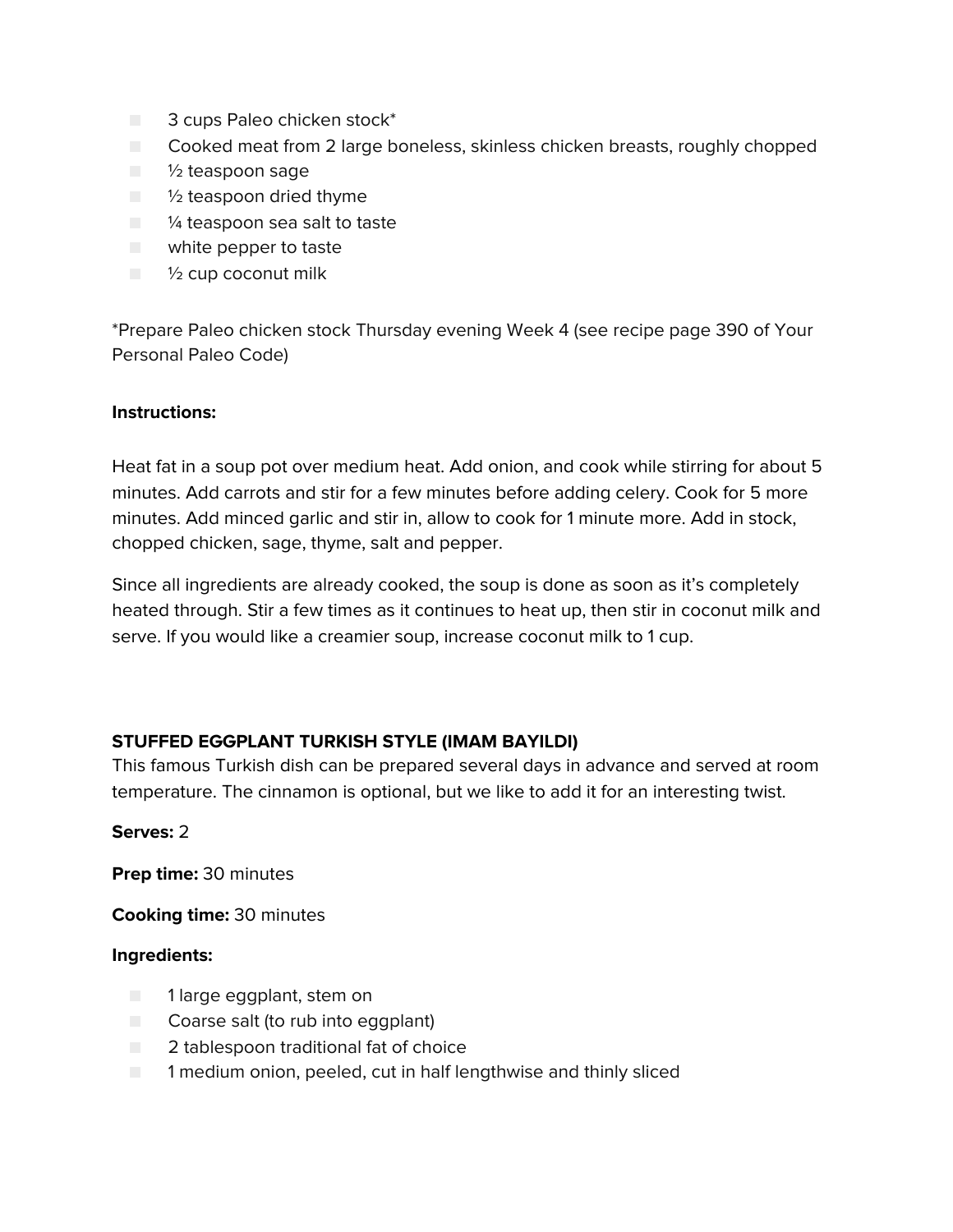- 2 garlic cloves, chopped
- 2 tomatoes, seeded and chopped
- $\blacksquare$  % teaspoon sea salt
- Freshly ground black pepper to taste
- Pinch of cinnamon (optional)
- Juice of ½ lemon
- 2 tablespoons extra virgin olive oil
- 2 tablespoons fresh parsley, chopped for garnish

Slice eggplant in half lengthwise, rub each half with coarse salt, and place in a colander, cut side down, for 30 minutes. Preheat oven to 350 degrees. Rinse salt off of eggplant and pat dry. Brush cut side with 1 tablespoon of the fat, place in a roasting pan cut side up, and bake for 20 minutes, or until the contents of eggplant can be scooped out with a tablespoon.

Meanwhile, in a sauté pan, add remainder of fat and onions and cook at a medium heat until onions are soft, but not browned. Add garlic, tomatoes, salt, pepper, and cinnamon (if using), and continue to cook for 10 minutes. Turn off heat. Scoop contents of eggplant out (being careful not to break the skin), stir into the sauté pan with onion and tomato mixture, and add olive oil. Fill the eggplant halves with the mixture, squeeze over lemon juice, arrange on 2 plates, and liberally garnish with parsley.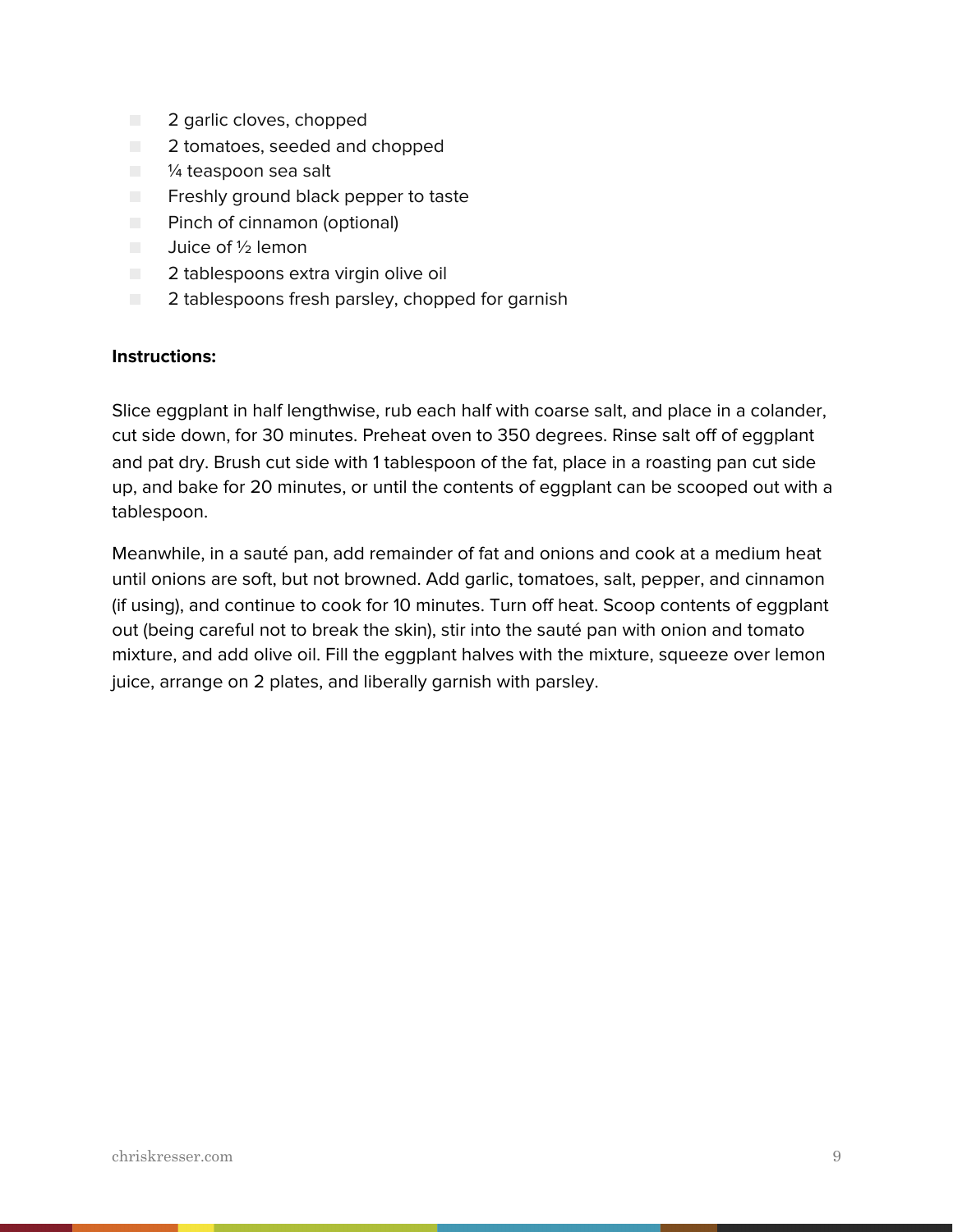# **Lunch**

# **MINESTRONE SOUP**

When the tomatoes and basil are in season, ripe and abundant, there's no better time for this soup. Add or substitute whatever vegetables you'd like, depending on what's looking especially good at your local farmer's market!

# **Serves:** 4

**Prep time:** 10 minutes

**Cooking time:** 1 ½ hours

# **Ingredients:**

- 4 to 5 pounds fresh, ripe tomatoes, Roma or other type
- 2 tablespoons traditional fat of choice
- 3 stalks celery, sliced
- 6 medium/large carrots, sliced into bite-sized pieces
- 1 large yellow onion, roughly chopped
- 8 cloves garlic, minced or pressed
- 1 bay leaf
- 1 tablespoon dried oregano
- $\Box$  2  $\frac{1}{2}$  cups bone broth/beef stock\*
- $\blacksquare$   $\frac{3}{4}$  teaspoon sea salt to taste
- Freshly ground black pepper to taste
- 1 zucchini or yellow squash, sliced into bite-sized chunks
- $\Box$   $\frac{3}{4}$  cup chopped kale, cut into bite sized pieces (about 4 kale leaves)
- $\Box$   $\%$  cup fresh basil leaves, cut into chiffonade (thin ribbon slices)

\*Prepare bone broth/beef stock Sunday Week 4 (see recipe page 388 of Your Personal Paleo Code)

#### **Instructions:**

Place tomatoes in a cooking pot, add 2 cups water, cover, and cook over low heat for an hour or until they change to darker color--brick red, become very aromatic, and fall apart. Remove from heat.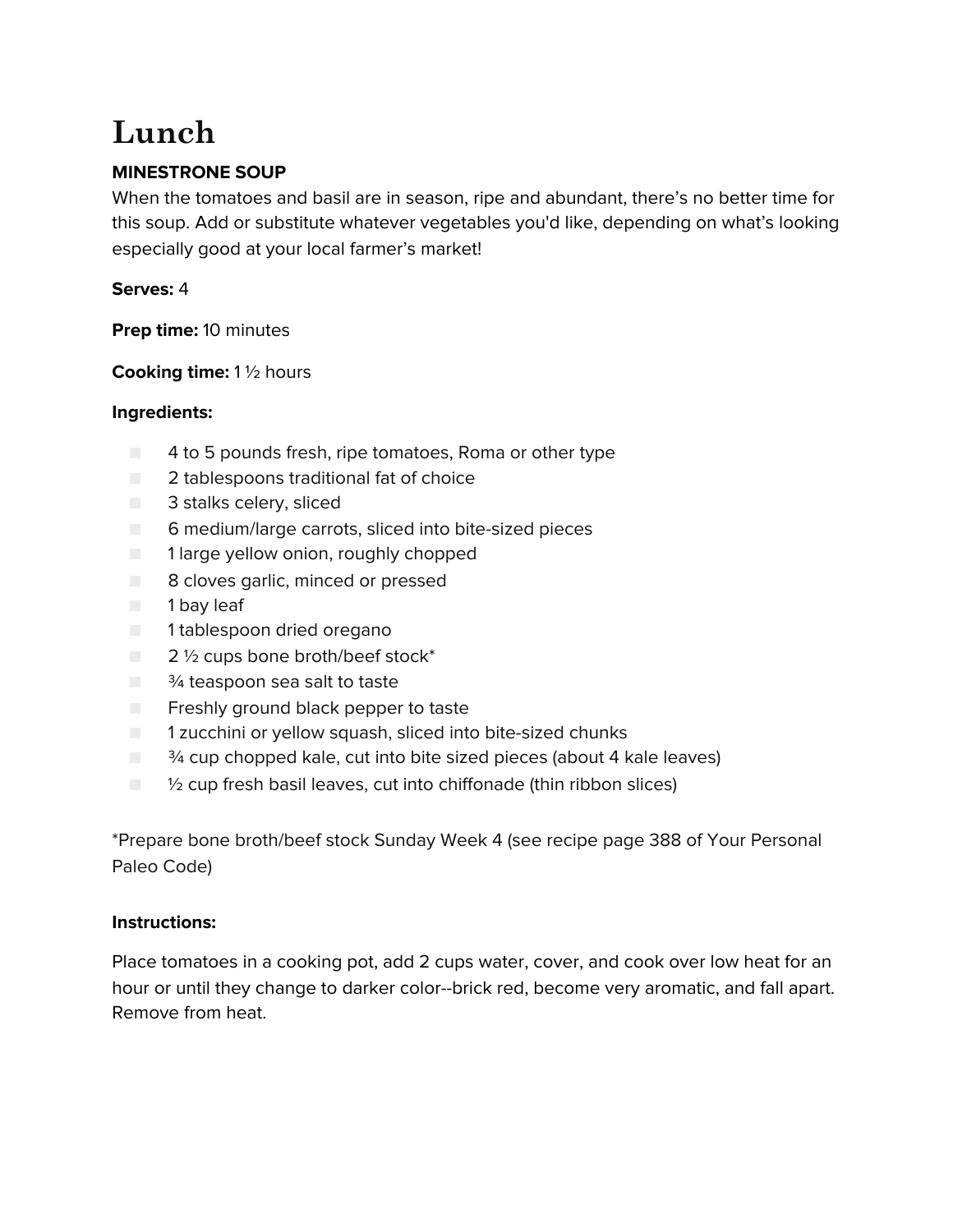In a large pot, heat fat over low-medium heat. Add celery and carrot and cook until soft. Add onion and cook for about 10 minutes. Stir in the garlic and cook for one minute more. Add bay leaf, oregano, stock, cooked tomato, salt, pepper, and zucchini or squash.

Bring to a simmer and cook for 10 minutes. Add the kale and cook for 5 minutes more. During the last couple of minutes stir in half the fresh basil. Ladle into soup bowls. Use the rest of the basil to garnish.

#### **CURRIED CHICKEN SALAD**

Adjust the amount of curry to amp up or tone down flavor; we like this lunch with some kick to it! Keep some poached chicken breasts on hand to put this dish together in minutes.

**Serves:** 2 - 3

**Prep time:** 5 minutes

**Cooking time:** 25 minutes

## **Ingredients:**

- 2 6 ounce boneless, skinless chicken breasts
- 2 ¼ teaspoons sea salt
- $\blacksquare$   $\blacksquare$   $\blacksquare$   $\blacksquare$   $\blacksquare$   $\blacksquare$   $\blacksquare$   $\blacksquare$   $\blacksquare$   $\blacksquare$   $\blacksquare$   $\blacksquare$   $\blacksquare$   $\blacksquare$   $\blacksquare$   $\blacksquare$   $\blacksquare$   $\blacksquare$   $\blacksquare$   $\blacksquare$   $\blacksquare$   $\blacksquare$   $\blacksquare$   $\blacksquare$   $\blacksquare$   $\blacksquare$   $\blacksquare$   $\blacksquare$   $\blacksquare$   $\blacksquare$   $\blacksquare$   $\blacks$
- $\Box$  % cup red onion, peeled and thinly sliced
- 1 teaspoon curry powder for a mild flavored dish--or add more to taste
- Pinch of cayenne
- $\Box$  % cup chopped fresh cilantro
- $\blacksquare$  % cup cashews, lightly toasted
- $\Box$   $\frac{1}{2}$  to  $\frac{3}{4}$  cup Paleo mayonnaise\*
- Juice of 1 lime
- Mixed salad greens, enough for 2-3 servings

\*Prepare Paleo mayonnaise on Sunday or Monday Week 4 (see recipe page 391 of Your Personal Paleo Code)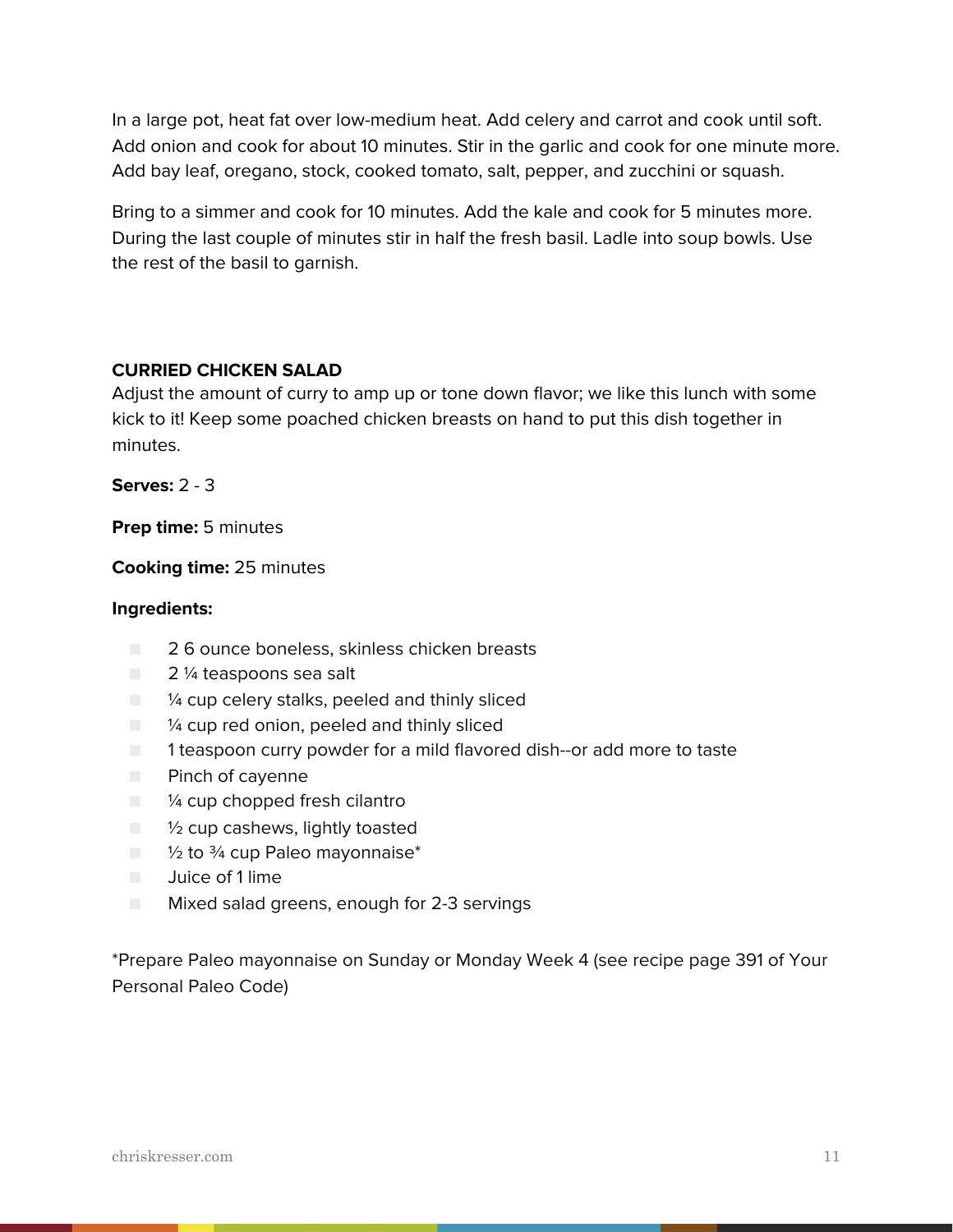To cook chicken: Place the chicken breasts in a pan with enough water to cover them and add 2 teaspoons salt. Over high heat, bring water to a boil, then reduce to a slight simmer, cover, and cook steadily for about 15 minutes. Remove the breasts to a plate and let cool, patting them dry.

Place celery, red onion, curry powder, cayenne, cilantro, cashews, and remaining 1/4 teaspoon salt in a bowl. When chicken meat has cooled, cut into small dice and mix well with all the ingredients in the bowl. Stir in the mayonnaise and lime juice. When well incorporated, serve immediately on a bed of mixed greens.

# **SALMON WITH BASIL PESTO**

Salmon and pesto taste great on their own or served with just about anything, so together they make a great pair.

**Serves:** 2

**Prep time:** 5 minutes

#### **Cooking time:** 15 minutes

#### **Ingredients:**

- $\Box$  1  $\frac{1}{2}$  cup fresh basil leaves, packed
- 1 clove garlic
- $\blacksquare$  /4 cup pine nuts or walnuts
- $\blacksquare$   $\frac{1}{4}$  cup olive oil
- 2 salmon fillets
- $\Box$   $\%$  tablespoon traditional fat of choice for coating the fish and pan
- Sea salt and freshly ground black pepper to taste
- 1 lemon, cut in half

#### **Instructions:**

Make the pesto by combining the basil leaves, garlic, pine nuts, and salt in a food processor, blender, or mortar and pestle. Pulse or grind until well-mixed, then gradually add oil in a steady stream until smooth. Season the pesto as desired with salt and pepper.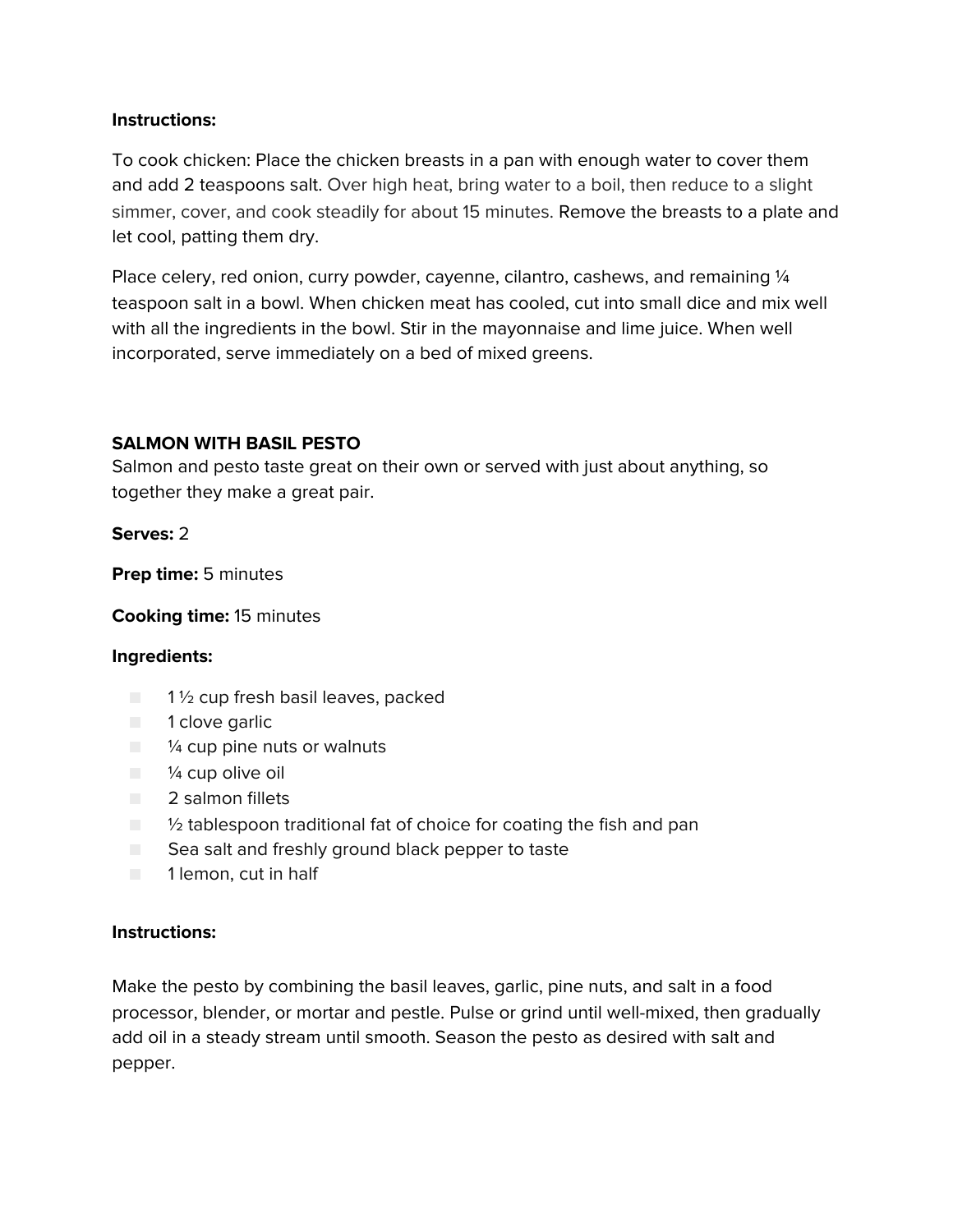Season the fillets with salt and pepper. Lightly coat the fillets and the pan with fat of choice. Heat the pan to medium heat. Cook the fillets for 4 minutes per side. Remove the salmon from the pan, divide between two plates, and top with the pesto. Serve with lemon halves for squeezing.

# **MEXICAN BEEF TONGUE SALAD (LENGUA)**

Beef tongue has to cook for several hours, but this salad is simply dressed and easy to put together. Use the meat immediately after cooking or refrigerate for use within two days. If cooking the meat in advance, we like to steam it for about 5 minutes before assembling and serving the salad.

#### **Serves:** 4

**Prep time:** 15 minutes

**Cooking time:** 2 ½ hours

#### **Ingredients:**

#### Tongue

- $\Box$  One 1 <sup>1</sup>/<sub>2</sub> pound beef tongue (or whatever size you can get)
- $\blacksquare$  1  $\frac{1}{2}$  tablespoons sea salt
- 2 cloves
- 10 whole peppercorns
- 2 bay leaves
- 3 cloves garlic, smashed
- 1 onion, quartered

#### Salad

- 2 heads romaine lettuce
- $\blacksquare$   $\frac{1}{2}$  cup olive oil
- 1/<sub>3</sub> cup lime juice
- 8 radishes, thinly sliced
- $\Box$  % cup minced, raw white onion
- $\Box$   $\frac{1}{2}$  cup chopped fresh cilantro
- 2 avocados, peeled, pitted, and sliced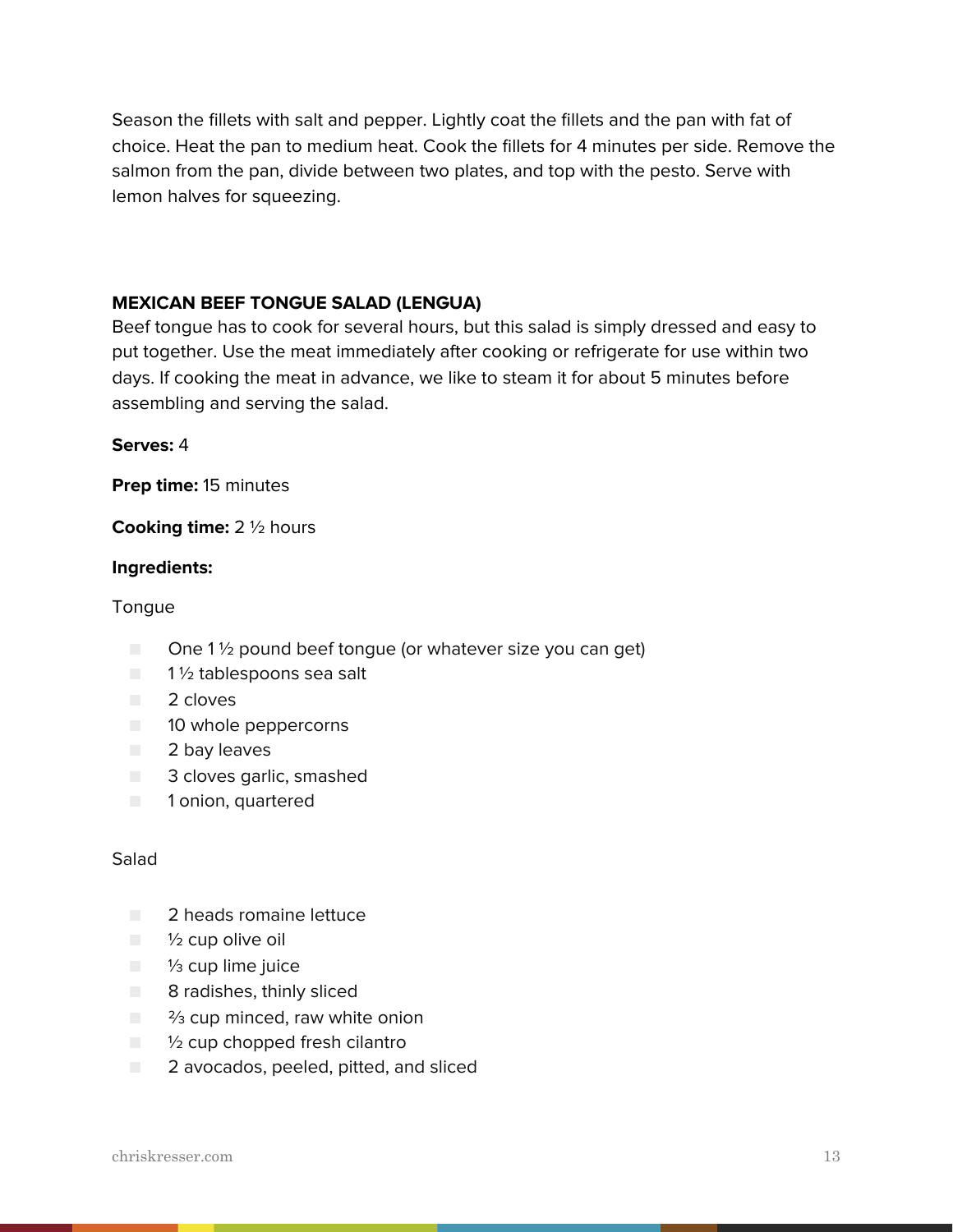Place beef tongue in a large pot. Add enough water so that the meat is covered with 2-3 inches of liquid. Add the salt, cloves, peppercorns, bay leaves, garlic, and onion to the water. Cover the pot and bring to a gentle boil. Boil for 2  $\frac{1}{2}$  hours. Remove the tongue.

As soon as it is cool enough to handle, but not fully cooled, it is time to peel it. When peeling, the outer layer should come right off to reveal the bumpy layer underneath. If the peel takes chunks of meat off with it, it's not yet ready and needs to simmer more. Because of the irregular shape of the meat, some parts may need to be peeled with a knife, but most can be pulled off by hand. Dice the meat.

To assemble the salad, remove the outer layers of the romaine and cut off the dark green tops. Cut off the core at the bottom. Wash and slice the remaining leaves and either leave them intact (to make taco-style wraps) or slice into half-inch strips for a salad.

Whisk the oil and lime juice in a small bowl to make the dressing. In a large mixing bowl, toss the lettuce, radishes, onion, cilantro, and diced beef with the dressing. Top with avocados and any other salad vegetables you like, such as shredded carrots, cherry tomatoes, or bell peppers, or red or green salsa.

#### **PALEO CALDO VERDE**

Caldo verde, loosely translated from Portuguese, means "green soup." This Paleo variation replaces white potatoes with sweet potatoes, and sausage with pork minimeatballs.

**Serves:** 4

**Prep time:** 20 minutes

**Cooking time:** 30 minutes

#### **Ingredients:**

Pork mini-meatballs

- 1 pound ground pork
- **2** garlic cloves, peeled and minced
- 1 egg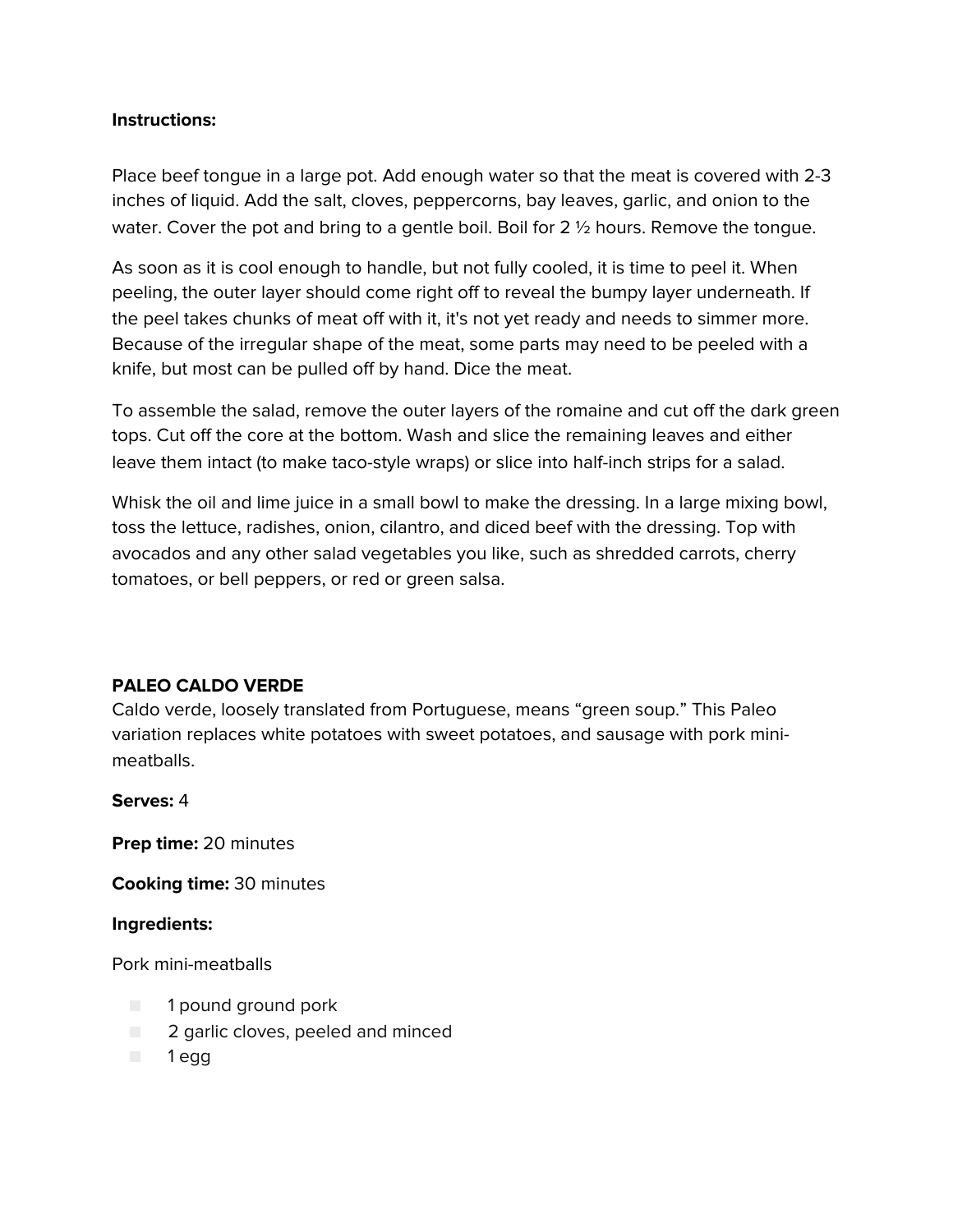- Generous pinch nutmeg
- Pinch of cayenne
- 1/2 teaspoon sea salt
- $\blacksquare$   $\blacksquare$   $\blacksquare$   $\blacksquare$   $\blacksquare$   $\blacksquare$   $\blacksquare$   $\blacksquare$   $\blacksquare$   $\blacksquare$   $\blacksquare$   $\blacksquare$   $\blacksquare$   $\blacksquare$   $\blacksquare$   $\blacksquare$   $\blacksquare$   $\blacksquare$   $\blacksquare$   $\blacksquare$   $\blacksquare$   $\blacksquare$   $\blacksquare$   $\blacksquare$   $\blacksquare$   $\blacksquare$   $\blacksquare$   $\blacksquare$   $\blacksquare$   $\blacksquare$   $\blacksquare$   $\blacks$

#### The soup

- 1 onion, minced
- 1 tablespoon lard\*
- $\blacksquare$   $\frac{3}{4}$  pound sweet potatoes, thinly sliced into discs
- 1 garlic clove
- 2 quarts water
- 1½ teaspoons sea salt
- Freshly ground black pepper to taste
- 1 pound kale, stemmed and thinly sliced
- 2 tablespoons fresh parsley, chopped for garnish

\*Prepare lard Sunday Week 3 (see recipe page 389 of Your Personal Paleo Code)

#### **Instructions:**

In a mixing bowl, combine all ingredients for pork mini-meatballs. Shape meatballs about 1 inch in size. You should have about 16 meatballs. Set aside.

In a large pot, sauté onions in lard for 3 minutes at a medium heat. Add sweet potatoes and garlic and continue to cook for 5 minutes. Pour in water, add mini-meatballs, salt and pepper. Bring to a simmer and cook at low heat for 15 minutes. Add kale and cook for 5 more minutes. Serve in individual soup bowls garnished with chopped parsley.

#### **EGG STUFFED POBLANO**

This is a twist on the traditional chile relleno, with scrambled egg on the inside rather than the usual cheese or meat filling.

#### **Serves:** 2

**Prep time:** 25 minutes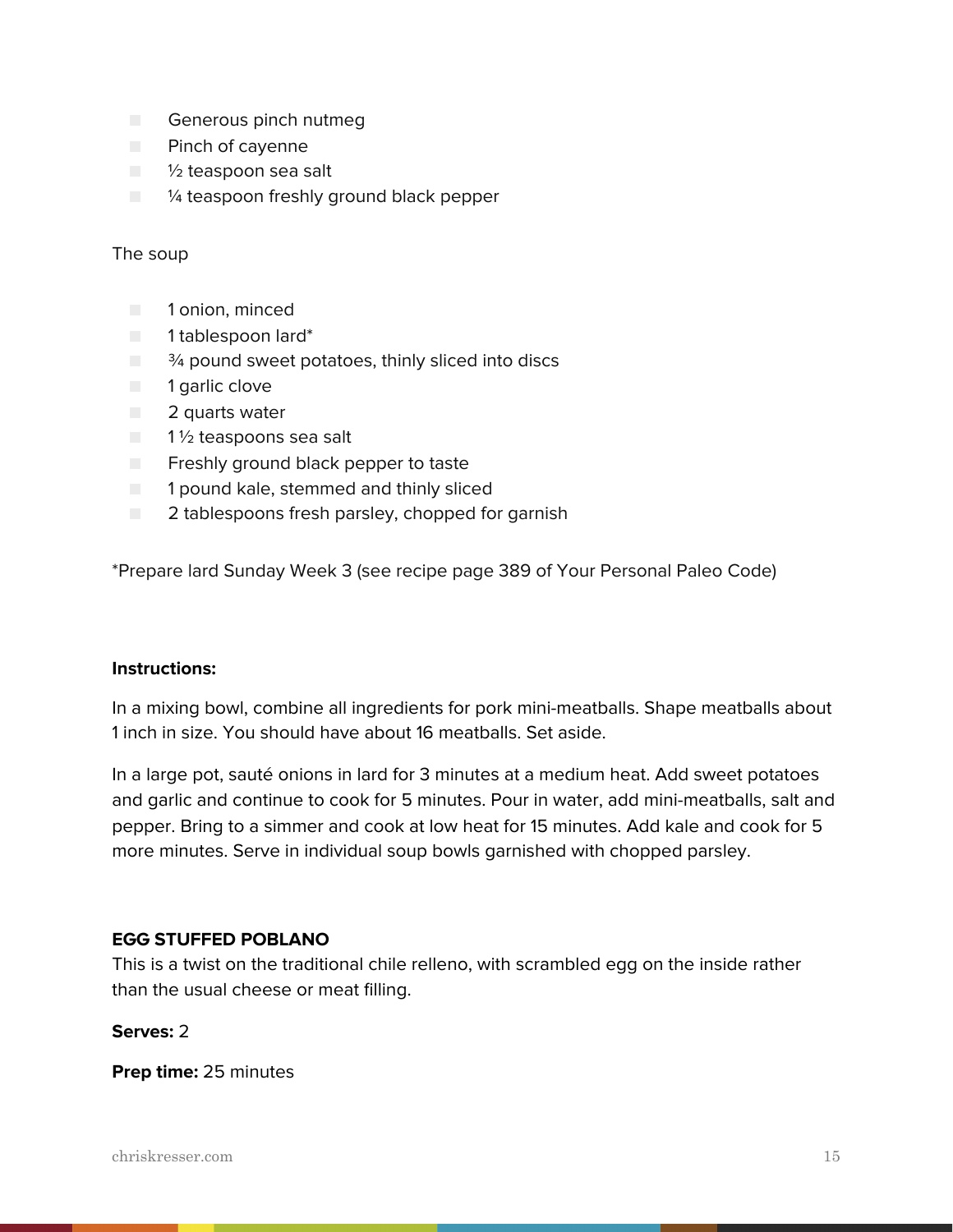# **Cooking time:** 20 minutes

#### **Ingredients:**

- 2 poblano chili peppers
- 1 tablespoon lard\*
- 1 cup red onion, minced
- 1 jalapeño, seeded, stem removed, and minced
- 2 garlic cloves, minced
- 4 eggs
- <sup>1/4</sup> teaspoon ground cumin
- Sea salt and freshly ground pepper to taste
- $\blacksquare$   $\mathcal V_2$  cup minced cilantro (if you don't like cilantro, substitute with parsley)

\*Prepare lard on Sunday Week 3 (see recipe page 389 of Your Personal Paleo Code)

#### **Instructions:**

Place the poblano chilies on a baking sheet and roast under the broiler for 9 minutes, flipping sides every 3 minutes. Transfer chilies to a paper bag and close tightly. Let them sweat for 10 minutes, then take them out of the bag and rub off the skin. With a paring knife, cut a vertical slit lengthwise from the stem to the end of the chili. Open chili gently and remove seeds.

Preheat oven to 350 degrees. Make the filling: Heat 1 tablespoon lard in a skillet over medium low heat. Add minced onion and heat, stirring, until softened. Add the minced jalapeño and garlic. Cook, stirring for 1 minute more. In a mixing bowl, beat the eggs and whisk in the cumin, salt and pepper, and cilantro (or parsley). Add egg mixture to the skillet and lightly cook, not quite fully scrambled, as they it will cook more in the oven.

Divide the egg mixture into two, and fill the two poblanos. Press them closed, place them on a baking dish, and bake for 10 minutes. These are great served with your favorite salsa.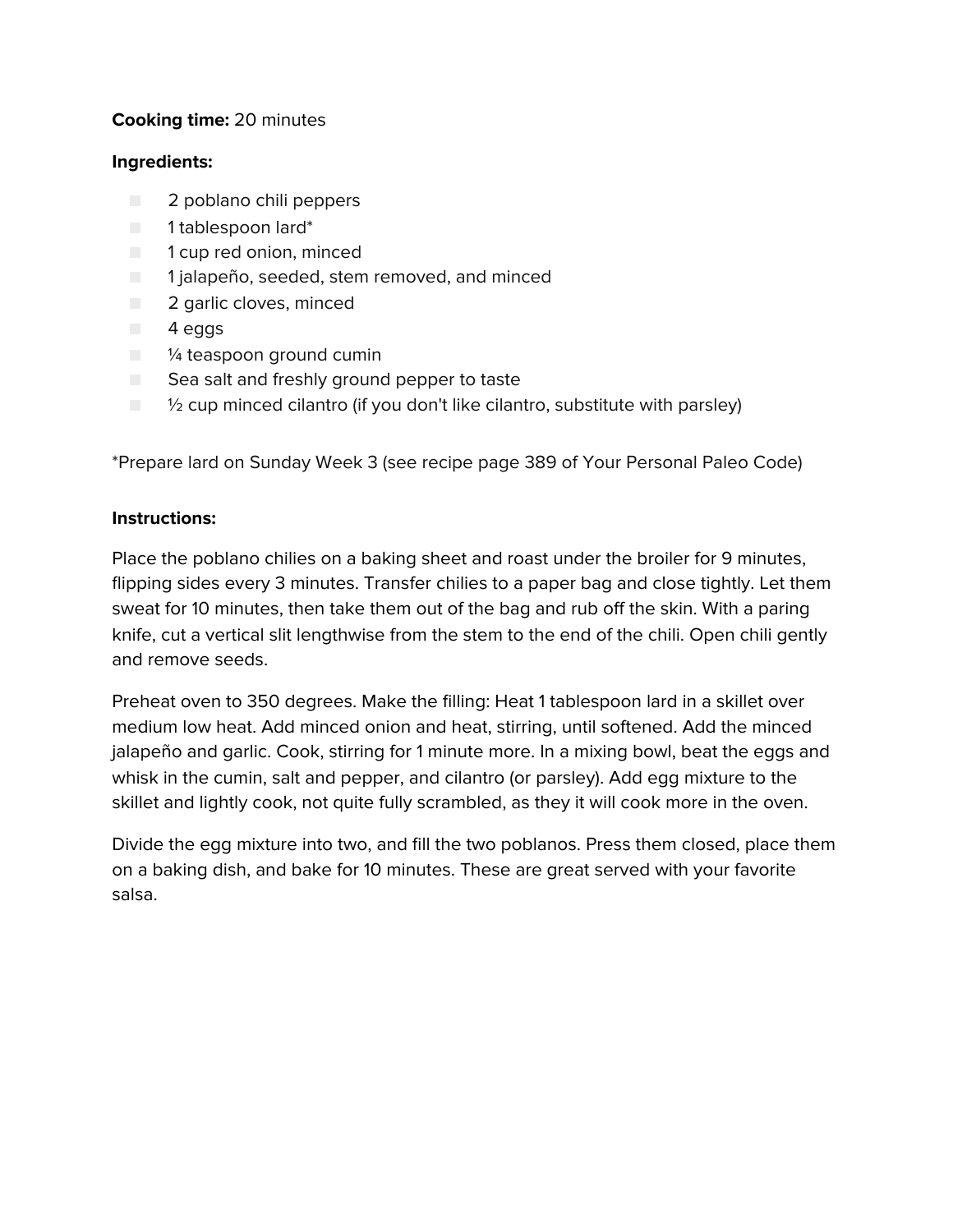#### **SALMON CUCUMBER AND WAKAME SALAD**

Wakame seaweed has a mild, salty, sweet taste. This combines well with the coolness of cucumbers and rich flavor of salmon.

#### **Serves:** 2

**Prep time:** 10 minutes (soak wakame for 20 minutes)

**Cooking time:** 15 minutes

#### **Ingredients:**

The salad

- $\Box$   $\frac{1}{2}$  cup dried wakame ( $\frac{1}{2}$  ounce)
- 1 large cucumber, sliced thinly
- 2 tablespoons sesame oil
- 1 tablespoon lime juice
- <sup>1</sup>/<sub>8</sub> teaspoon sea salt
- 1 tablespoon toasted sesame seeds

#### The salmon

- <sup>3</sup>/<sub>4</sub> tablespoon coconut oil
- 26 8 ounce salmon fillets, skinned
- 1 small green onion, chopped
- <sup>1/4</sup> teaspoon sea salt
- Coarsely ground black pepper to taste

#### **Instructions:**

In a bowl, cover the dried wakame with 3 cups water. Allow to soak for 20 minutes.

Drain the wakame, rinse 2 or 3 times, and drain again. Squeeze the water out of the wakame. Coarsely chop the wakame. In a large bowl, mix the wakame and sliced cucumber. In a small bowl, whisk together the sesame oil and lime juice, creating a temporary emulsification. Pour the dressing over the vegetables, add salt, and mix thoroughly.

In a heavy skillet, heat coconut oil as high as possible without it smoking. Add salmon fillets, season with salt and pepper and cook 5 minutes on each side. On two plates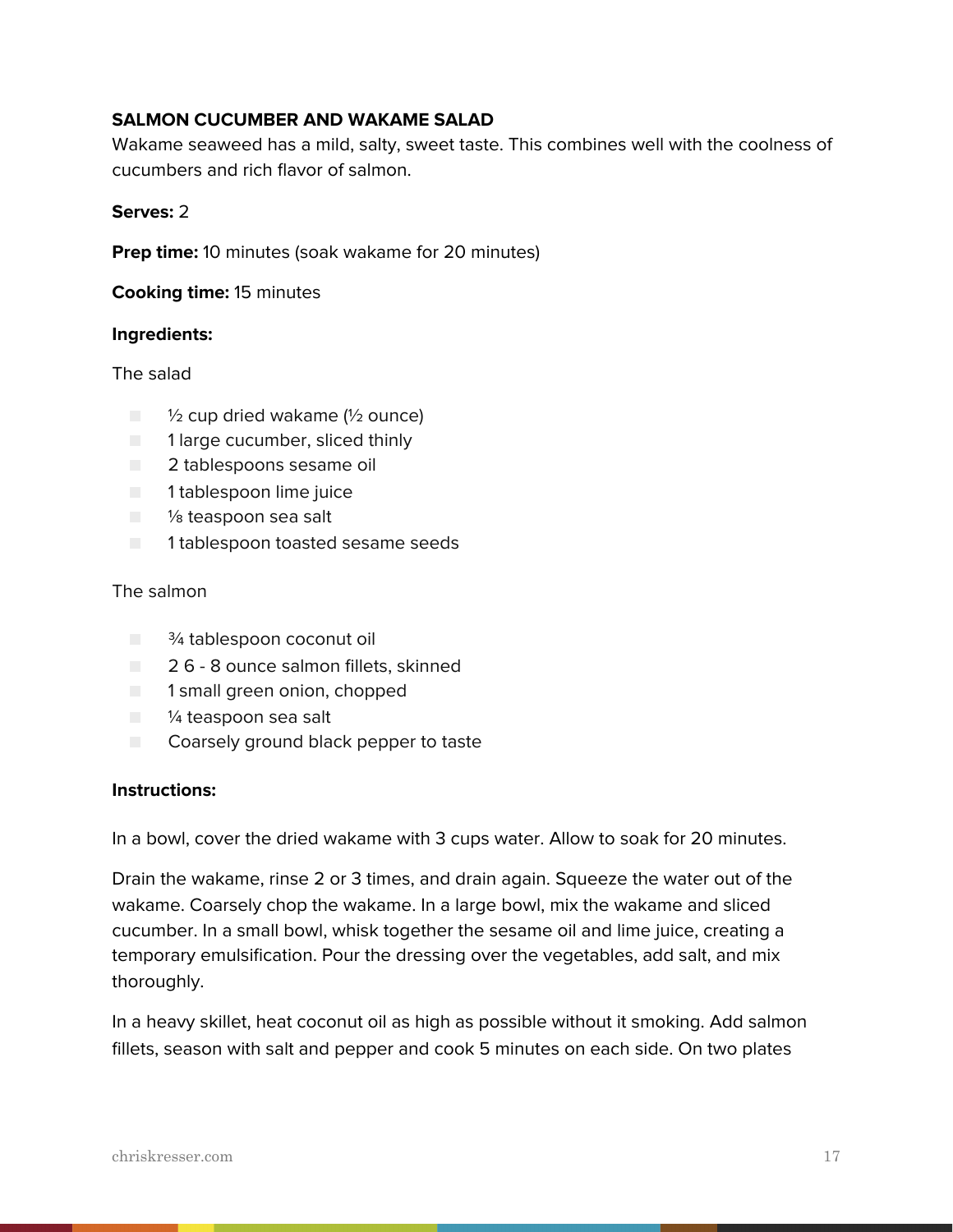arrange fillets with cucumber salad on the side. Sprinkle over sesame seeds and chopped green onion.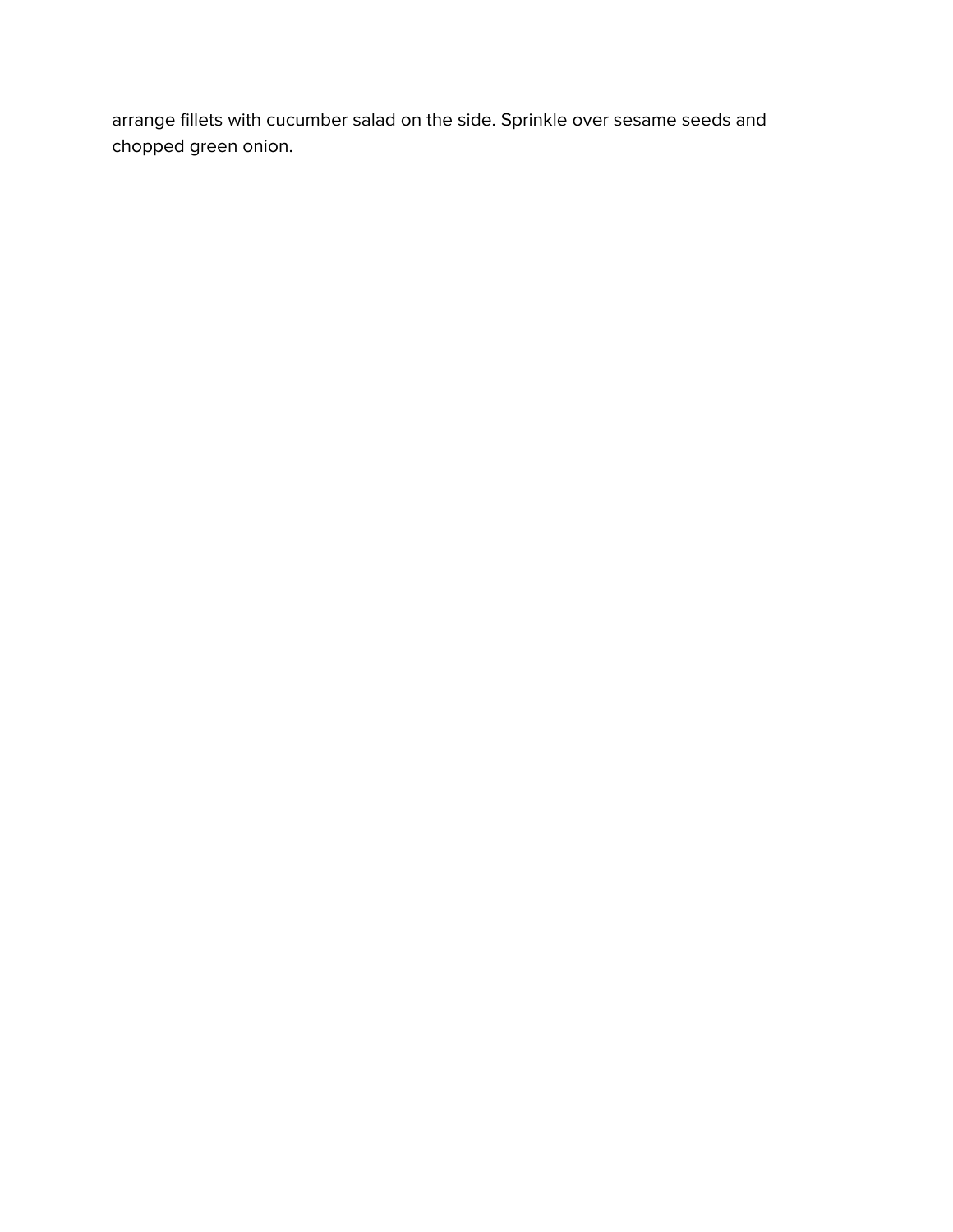# **Dinner**

# **MAITAKE BEEF STIR FRY**

If you can't find maitake mushrooms in the market, shiitake are a good substitute.

#### **Serves:** 2

**Prep time:** 10 minutes (marinate beef 30 minutes)

#### **Cooking time:** 10 minutes

#### **Ingredients:**

- 1 pound sirloin steak
- 1 teaspoon + 1 tablespoon fresh ginger, peeled and minced
- 2 tablespoons apple cider vinegar
- $\Box$  1  $\frac{1}{2}$  teaspoons Chinese five spice powder
- $\Box$  2 tablespoons traditional fat of choice
- 3 scallions, root removed, roughly chopped
- 2 garlic cloves, roughly chopped
- 2 medium carrots, peeled, halved and cut into 1 inch thick diagonal pieces
- 1 small Napa cabbage
- Pinch of sea salt to taste
- Freshly ground black pepper to taste
- 8 ounces maitake mushrooms (or shitake)

#### **Instructions:**

Slice beef in strips and place in a bowl with 1 teaspoon minced ginger, apple cider vinegar, and Chinese five spice powder. Allow to marinate in the refrigerator for about 30 minutes. Heat the fat of choice in a large skillet over medium heat. Add the scallions, remaining chopped ginger, garlic, and carrots. Cook, stirring occasionally, for 3 minutes. Add more fat to the bottom of the pan, as needed, to prevent aromatics from becoming dry or burning.

Add the cabbage and a pinch of salt (about ⅛ teaspoon) and black pepper. Cook for 2 minutes, again keeping an eye on the bottom of the pan and adding more fat as needed to prevent sticking. Add the maitake and cook for 2 minutes. Clear the vegetables to the sides of the skillet to make a space to add the beef. Add beef strips and cook them for about 1 minute per side. Stir everything together, and serve.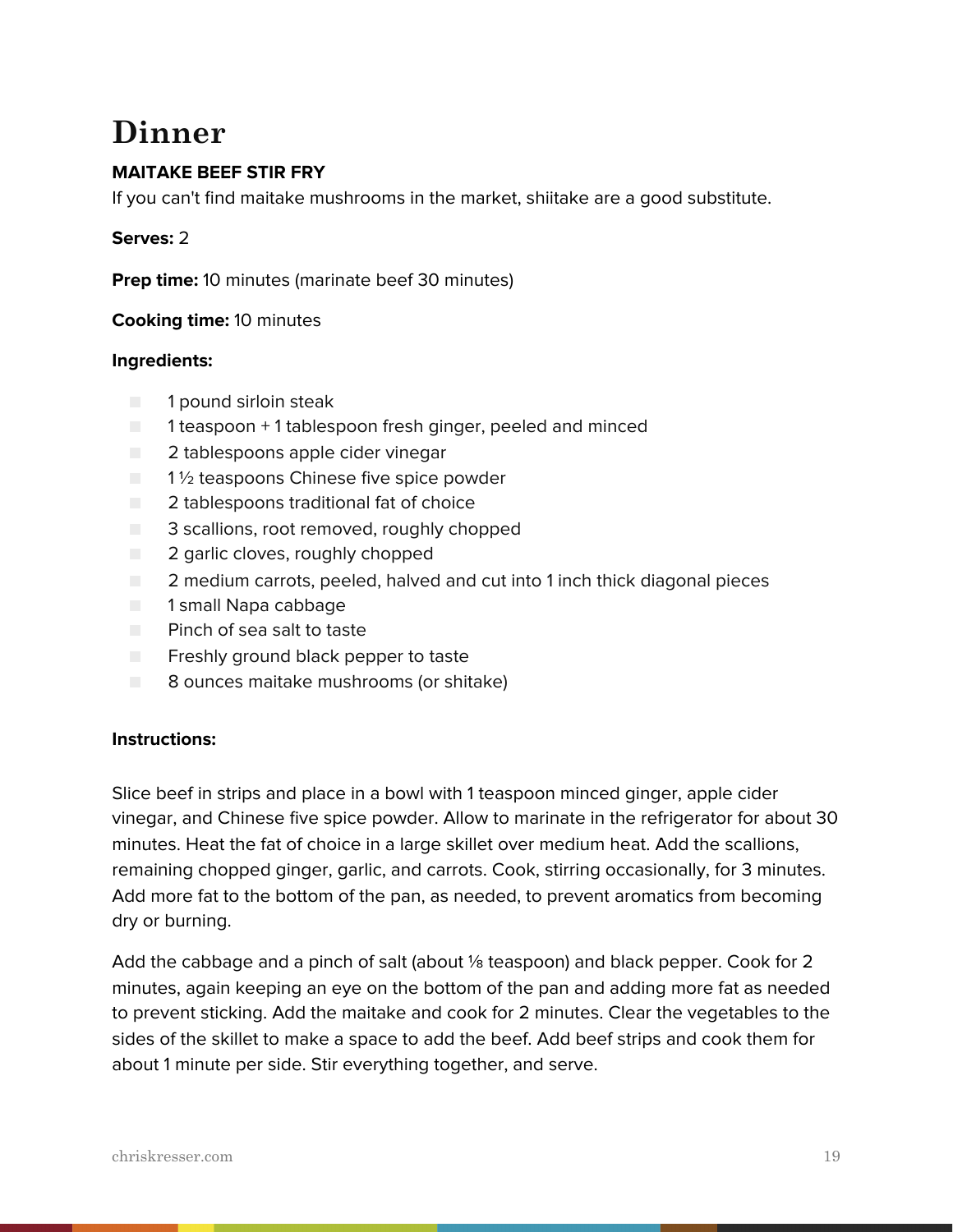#### **DRY RUB PORK SPARE RIBS**

Slow, low-temperature cooking using a simple method yields surprisingly flavorful ribs. Ribs should be marinated overnight, for up to 24 hours.

#### **Serves:** 2

**Prep time:** 15 minutes (marinate overnight)

**Cooking time:** 3 ½ hours

#### **Ingredients:**

Dry rub spice mix

- $\blacksquare$  1 1/2 tablespoon paprika
- 1½ tablespoon sea salt
- 1 tablespoon chili powder
- 1 tablespoon dried oregano
- 2 teaspoon freshly ground black pepper
- 1 tablespoon garlic powder
- 2 teaspoon onion powder
- 2 teaspoon dried mustard
- 2 teaspoon cayenne
- 2 teaspoon dried thyme
- 2 teaspoon cumin powder

Pork spare ribs

■ 3 to 4 pounds St. Louis cut pork spare ribs

#### **Instructions:**

Combine all spices in a bowl and stir well to fully mix together. Prepare the ribs. On one side, you'll see a membrane that you can remove. (Remove by loosening it with your finger and then pulling with a paper towel. This gets easier with practice, and if you can't do it, it's fine to skip this step.) Place the ribs in a large baking dish. Cover well with the spice mixture, and rub the dry spices completely over the entire ribs. Cover and place in the refrigerator to marinate overnight or for up to 24 hours.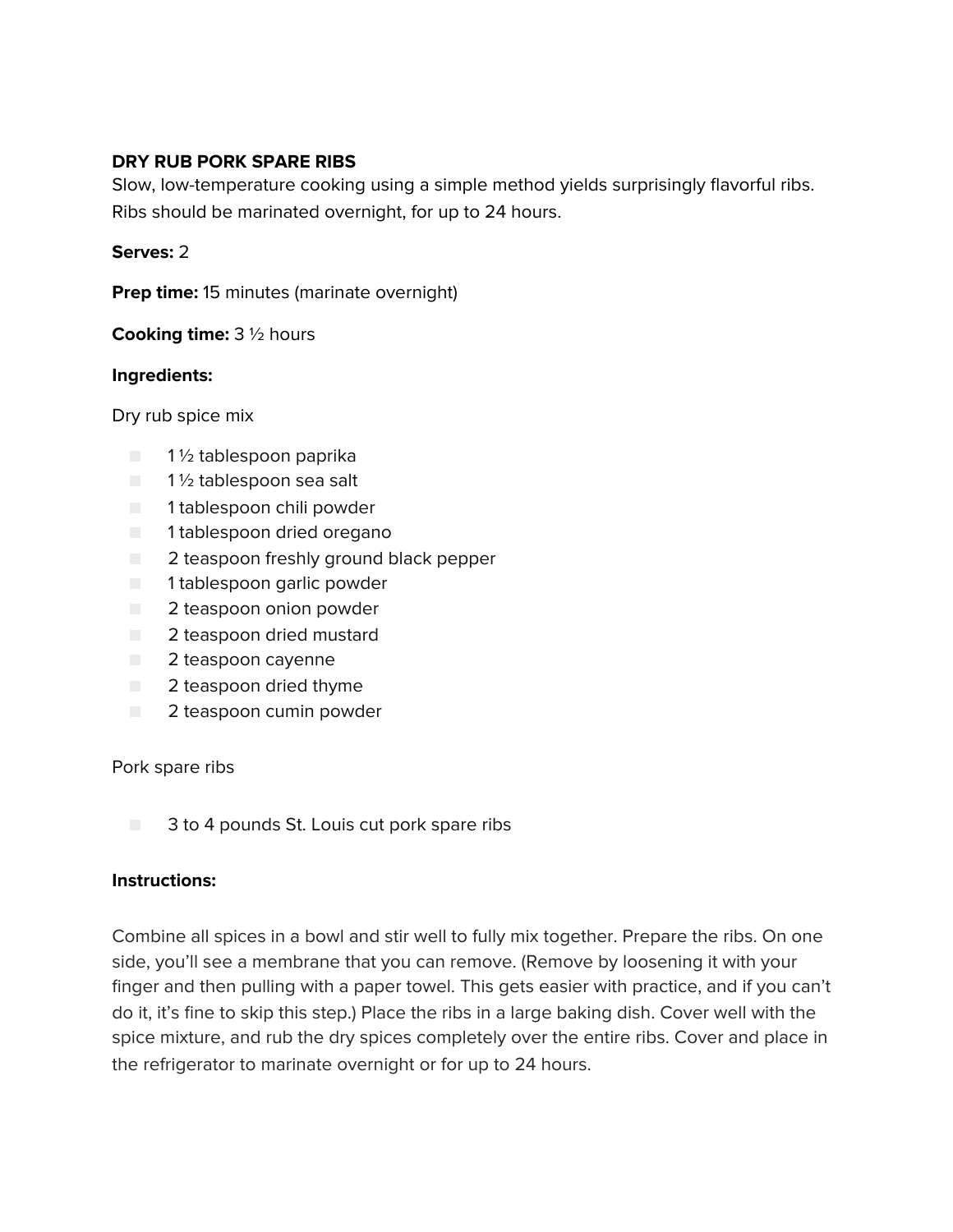Before baking, it's best to bring the ribs to room temperature. Preheat the oven to 275 degrees. Bake the ribs in the large baking dish for  $3\frac{1}{2}$  hours, until they are tender. Cut ribs into individual portions to serve.

#### **CHICKEN XACUTI**

Chicken Xacuti, pronounced "Shakuti", is a traditional dish from Goa, India, made with coconut and a spice mix including poppy seeds.

**Serves:** 2

**Prep time:** 15 minutes

**Cooking time:** 45 minutes

#### **Ingredients:**

#### Masala

- 2 red chilies, whole
- 1-inch piece of cinnamon
- 2 star anise, broken into pieces
- 3 cloves
- 8 whole black peppercorns
- 2 teaspoons coriander seeds
- 1 teaspoon cumin seeds
- 2 teaspoons fennel seeds
- $\blacksquare$   $\frac{1}{2}$  teaspoon poppy seeds
- <sup>1/4</sup> teaspoon nutmeg
- <sup>1</sup>/<sub>2</sub> teaspoon cardamom powder
- 4 tablespoons coconut, grated
- 1 tablespoon fresh ginger, peeled and minced
- 3 garlic cloves, peeled, crushed and minced
- 3 tablespoons coconut oil
- 1 small onion, peeled and finely chopped

#### Chicken

■ 2 8-ounce boneless, skinless chicken breasts, cut into 6 pieces each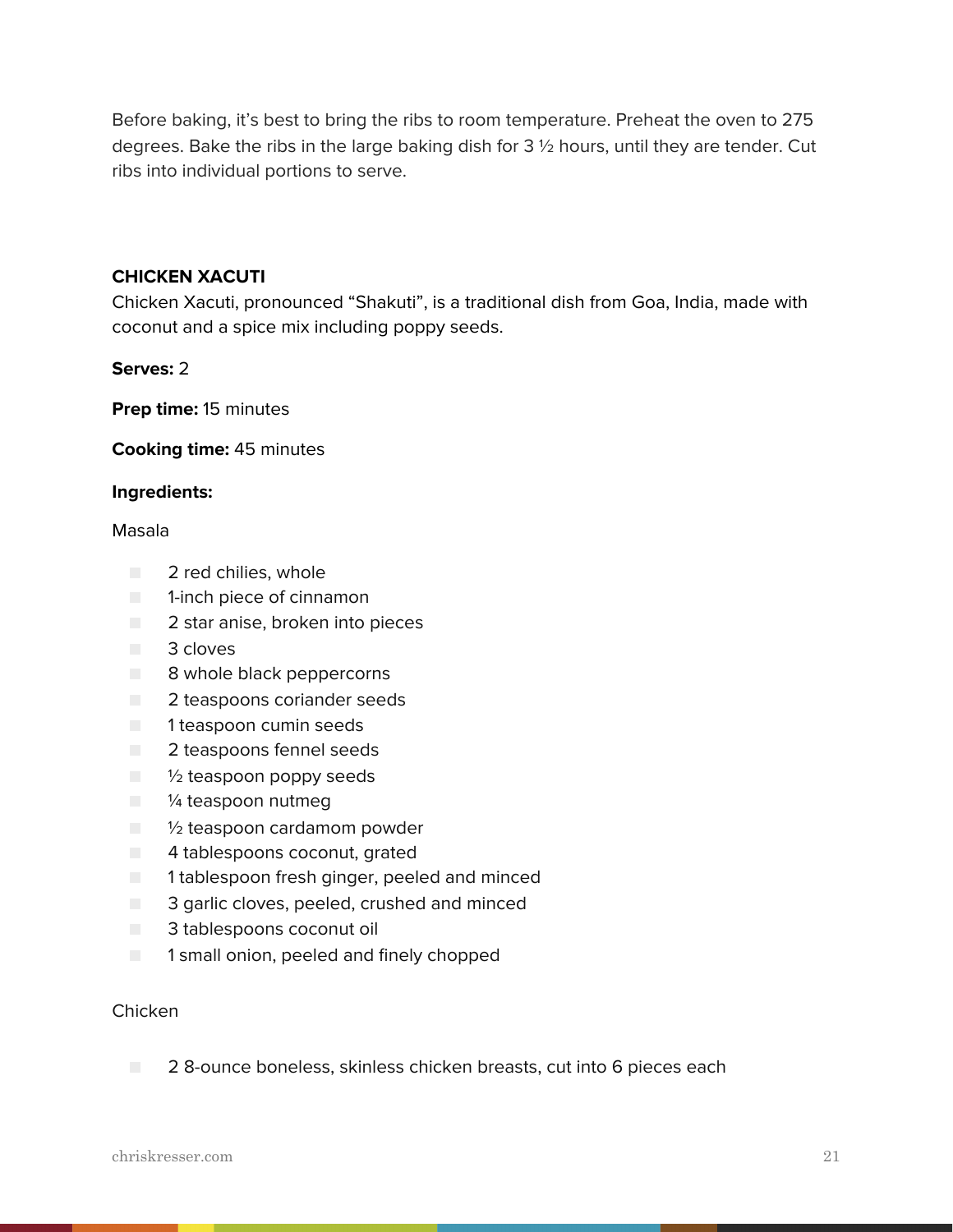- 1 cup coconut milk
- 5 tablespoons apple cider vinegar
- $\blacksquare$  % teaspoon sea salt
- 1 tablespoon fresh cilantro, chopped

Prepare a masala (spice mix) by dry roasting the spices in a dry pan, such as cast iron. Heat the pan to medium or medium high heat. First, add the largest spices, the chilies, cinnamon stick, and star anise. Heat until fragrant. (Do not burn.) Add the cloves, peppercorns, then the smaller coriander seeds, cumin seeds, and fennel seeds. Stir and let roast for a minute or two until pleasantly aromatic. Finally, add the smallest, the poppy seeds, and stir for a minute or two. Before removing spices, add cardamom, nutmeg and the grated coconut. Stir briefly, being careful to not let it burn. Remove mixture to a plate to cool. To finish the masala, blend it in a spice grinder or mortar and pestle until all the large spices are ground to a powder.

Combine the ginger and garlic into a paste by using a blender or the mortar and pestle, or simply mince them both together. Heat the oil in a large pot or pan. Add the onions and cook, stirring frequently, until they begin to brown. Add the ginger/garlic paste, the spice masala (which includes the coconut), and the chicken pieces. Stir and cook for 5 to 8 minutes on medium heat until the chicken loses its pinkness.

Add the coconut milk, vinegar and salt to taste. Give a stir, and cover to cook. Simmer the dish for 15 minutes, stirring every five minutes, until the chicken is tender and cooked through. Garnish with chopped cilantro. Serve with vegetables of choice.

#### **PAN SEARED SCALLOPS WITH FENNEL PURÉE**

Searing not only keeps the scallops juicy, it also gives them a crisp texture.

**Serves:** 2

**Prep time:** 10 minutes

**Cooking time:** 30 minutes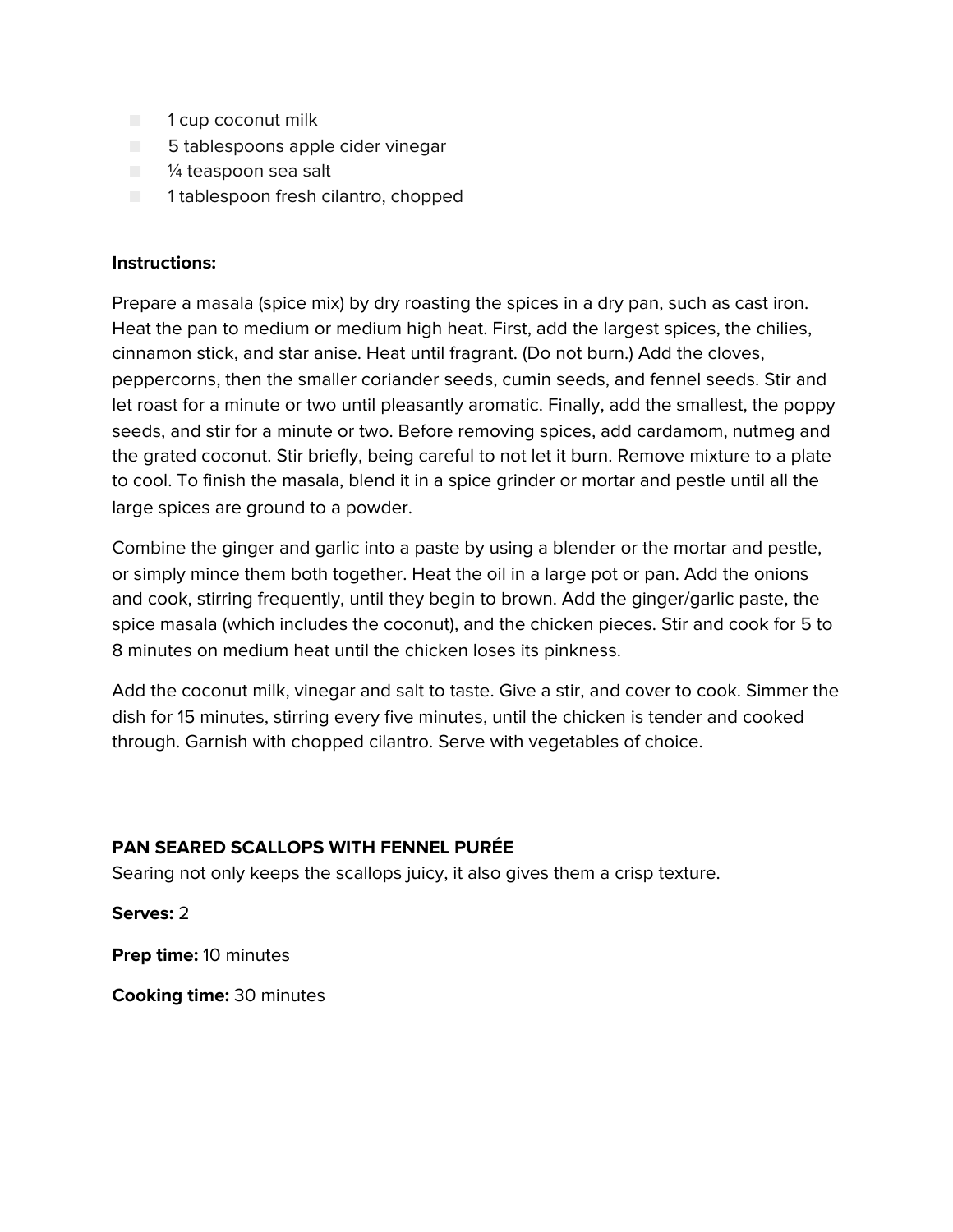## **Ingredients:**

#### Fennel purée

- 3 medium-sized fennel bulbs, core removed and thinly sliced (save fennel sprigs for
- garnish)
- 1 small shallot, thinly sliced
- 1 fresh bay leaf
- <sup>1</sup>/<sub>8</sub> teaspoon sea salt to taste
- White pepper to taste

#### **Scallops**

- <sup>3</sup><sup>⁄4</sup> pound sea scallops
- 1/2 teaspoon coarse salt
- **E** Freshly ground black pepper to taste
- <sup>1⁄4</sup> teaspoon paprika powder
- 1 tablespoon coconut oil
- 4 lemon wedges

#### **Instructions:**

Place sliced fennel, shallot, bay leaf, salt and pepper in a pot with enough water to cover. Cook at a simmer for about 20 minutes until very tender. Drain well, remove bay leaf, return to pot, and purée with an immersion blender until smooth. With lid on, keep warm on a very low heat.

Pat scallops dry with paper towels, and season with salt, pepper and paprika. Heat coconut oil in a skillet over a medium-high heat, add scallops and fry, turning once, until golden brown, about 3 minutes per side. Transfer to two plates, accompanied with lemon wedges. Arrange fennel purée next to scallops and garnish with fennel sprigs.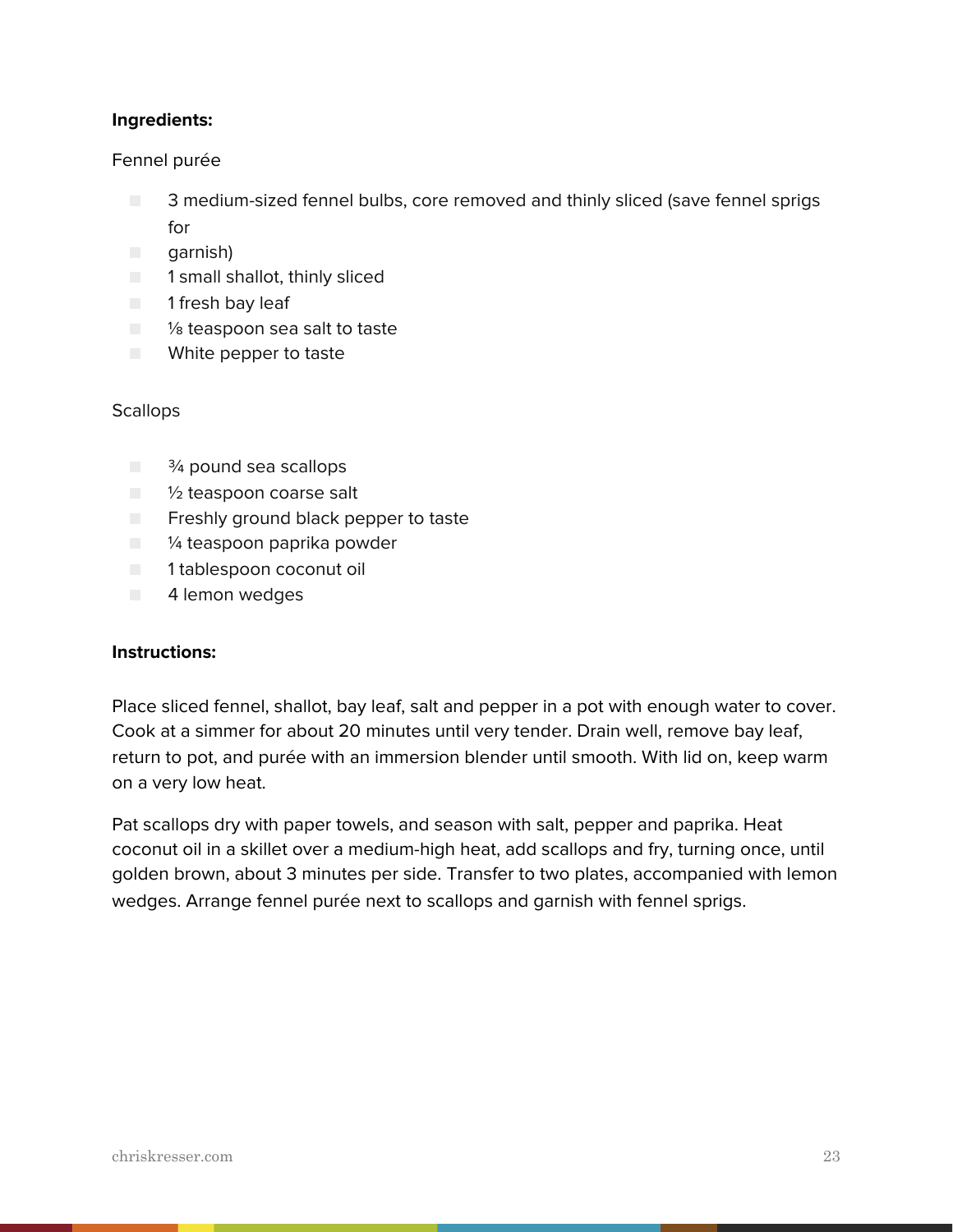# **CHILINDRON DE CARNERO**

This Cuban-inspired lamb stew is also sometimes regionally called Chilindron de Cordero. We have added butternut squash for hearty, satisfying flavor.

#### **Serves:** 4

**Prep time:** 15 minutes (marinate lamb 2 hours)

**Cooking time:** 2 hours

#### **Ingredients:**

- 2 pounds lamb shoulder, boned and cut into large pieces
- $\Box$  juice of 1 1/2 limes
- 3 garlic cloves, minced
- 1 teaspoons sea salt
- $\blacksquare$   $\blacksquare$   $\blacksquare$   $\blacksquare$   $\blacksquare$   $\blacksquare$   $\blacksquare$   $\blacksquare$   $\blacksquare$   $\blacksquare$   $\blacksquare$   $\blacksquare$   $\blacksquare$   $\blacksquare$   $\blacksquare$   $\blacksquare$   $\blacksquare$   $\blacksquare$   $\blacksquare$   $\blacksquare$   $\blacksquare$   $\blacksquare$   $\blacksquare$   $\blacksquare$   $\blacksquare$   $\blacksquare$   $\blacksquare$   $\blacksquare$   $\blacksquare$   $\blacksquare$   $\blacksquare$   $\blacks$
- 2 tablespoons traditional fat of choice
- 1 large onion, chopped
- 2 green bell peppers, cored, seeded, and cut into large pieces
- 5 tomatoes, cored and quartered
- 2 cups bone broth/beef stock<sup>\*</sup>
- 3 tablespoons red wine vinegar
- $\Box$  1/2 teaspoon cumin
- 1½ teaspoon dried oregano
- 1 tablespoon paprika
- 1 large fresh bay leaf
- 4 cups butternut squash cubes
- 1 large red bell pepper, cored, seeds removed and cut into thin strips
- fresh parsley, chopped for garnish

\*Prepare bone broth/beef stock Sunday Week 4 (see recipe page 388 of Your Personal Paleo Code)

#### **Instructions:**

In a non-reactive (ceramic, glass or stainless steel) bowl, toss the lamb with the lime juice, garlic, salt and pepper. Cover the bowl and marinate, refrigerated, for 2 hours. When ready to cook, heat fat of choice in a large pot over medium heat. Add the onion and bell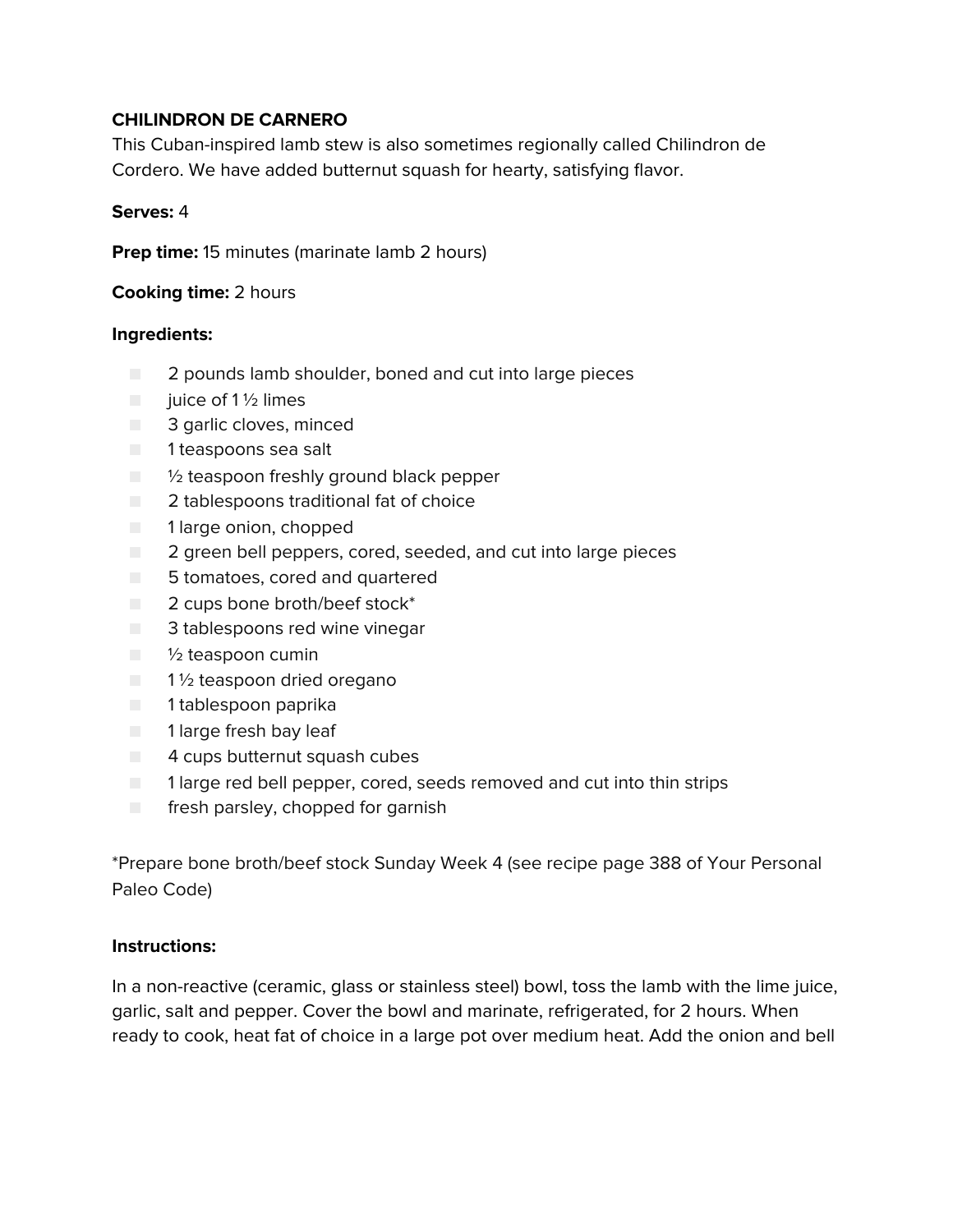pepper, and cook for 6 to 8 minutes, or until they have softened. Add the marinated lamb to the pot, taking care to include all its garlic as well. Cook for 10 minutes with the onions.

Add in the tomatoes, stock, vinegar, cumin, oregano, paprika, and bay leaf. Bring the stew to a simmer. Cover the pot, reduce the heat to low, and cook for 1 hour. After 1 hour, add the butternut squash cubes, stir the stew, and cover again. Heat at a low simmer for 1 hour more.

Ten minutes before the end of cooking time, add the red bell pepper strips to the pot. Serve when lamb is tender and squash is cooked through. Season to taste with salt and pepper. Garnish with fresh chopped parsley.

# **TROUT FILLETS BAKED IN PARCHMENT WITH TARRAGON AND SHALLOTS**

Though trout has a flavor similar to salmon, it's not as pronounced and so marries well with the subtle taste of tarragon. We use parchment paper here, but aluminum foil will do and is easier to fold.

#### **Serves:** 2

**Prep time:** 10 minutes

#### **Cooking time:** 20 minutes

- 1 teaspoon melted traditional fat of choice
- two 8-ounce trout fillets
- 2 large shallots, thinly sliced
- juice of 1 lemon
- $\blacksquare$   $\frac{1}{4}$  cup coconut milk
- <sup>1/4</sup> teaspoon sea salt to taste
- <sup>1/8</sup> teaspoon white pepper
- 2 tablespoons fresh tarragon, coarsely chopped
- 2 tarragon sprigs for garnish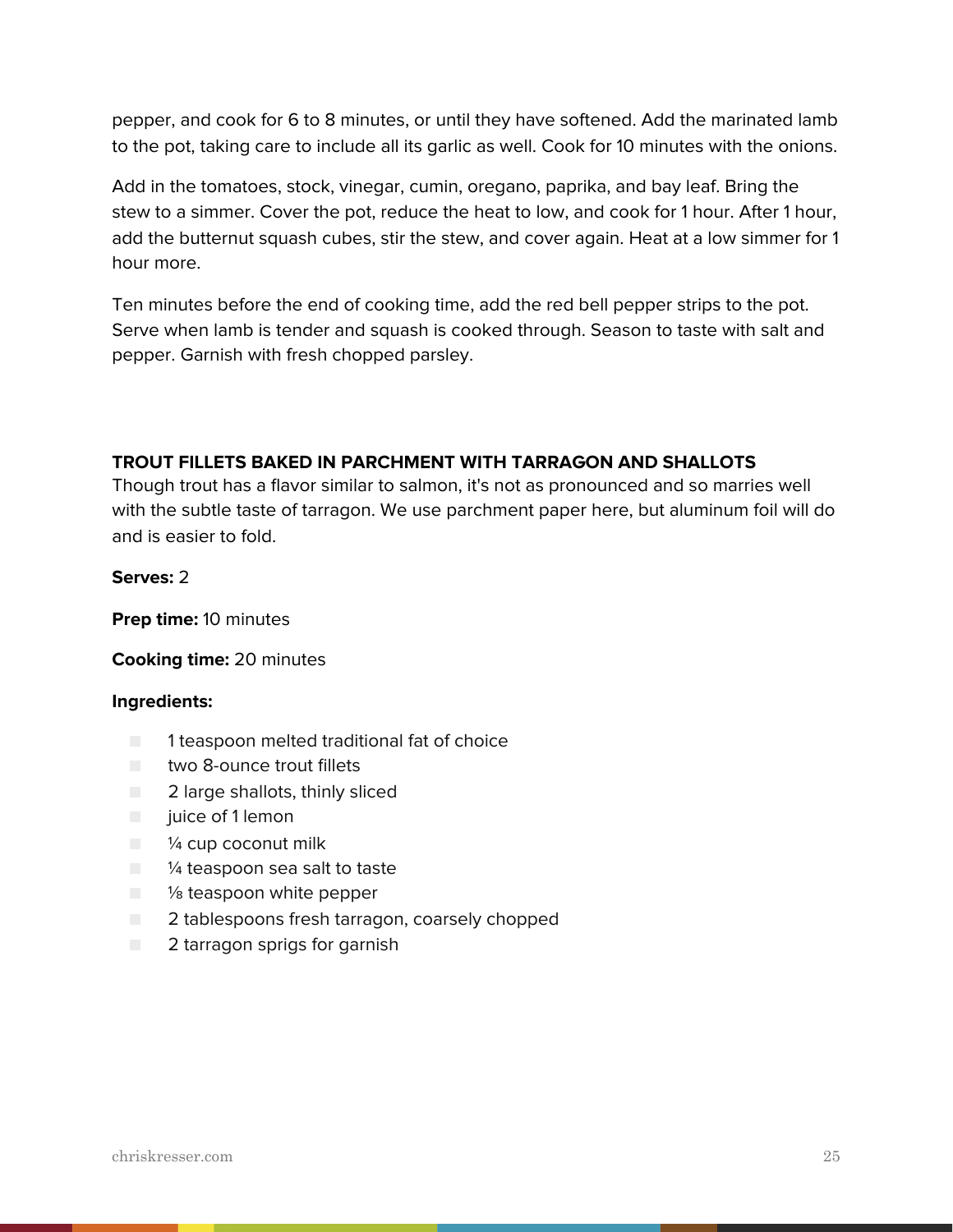Preheat oven to 375 degrees. Brush the center of 2 sheets of parchment paper (12 x 16  $\frac{1}{2}$ ) inches) with melted fat. Place fillets in the center and top with shallots. In a bowl mix lemon juice, coconut milk, salt, white pepper and fresh tarragon together, and pour over fillets. Bring the sides of the parchment paper together, and starting at one end, fold the edges of the paper over and crimp. The idea is to create a pouch.

Place pouches on a baking sheet in the oven, reduce heat to 350 degrees, and bake for 20 minutes. Remove from oven, place pouches on plates, cut open with a pair of scissors, and lifting from one end, slide the fillets with juices out onto the plates. Garnish with tarragon sprigs.

# **SAUTÉED BEEF LIVER WITH CARROT PURÉE AND RASPBERRY VINEGAR**

Brining the liver for an hour in advance will help to keep it from being too dry, and contributes to this unique combination of flavors.

#### **Serves:** 2

**Prep time:** 15 minutes (marinate liver 1 hour)

**Cooking time:** 30 minutes

#### **Ingredients:**

Liver

- 2 8-ounce slices beef liver
- Salt brine made with 4 cups water and 1 tablespoon salt
- Lard\*
- White pepper

#### Carrot purée

- 1 large onion, peeled (keep whole)
- 4 cloves
- $\Box$  1  $\frac{1}{2}$  pounds carrots, peeled and chopped
- 1 large fresh bay leaf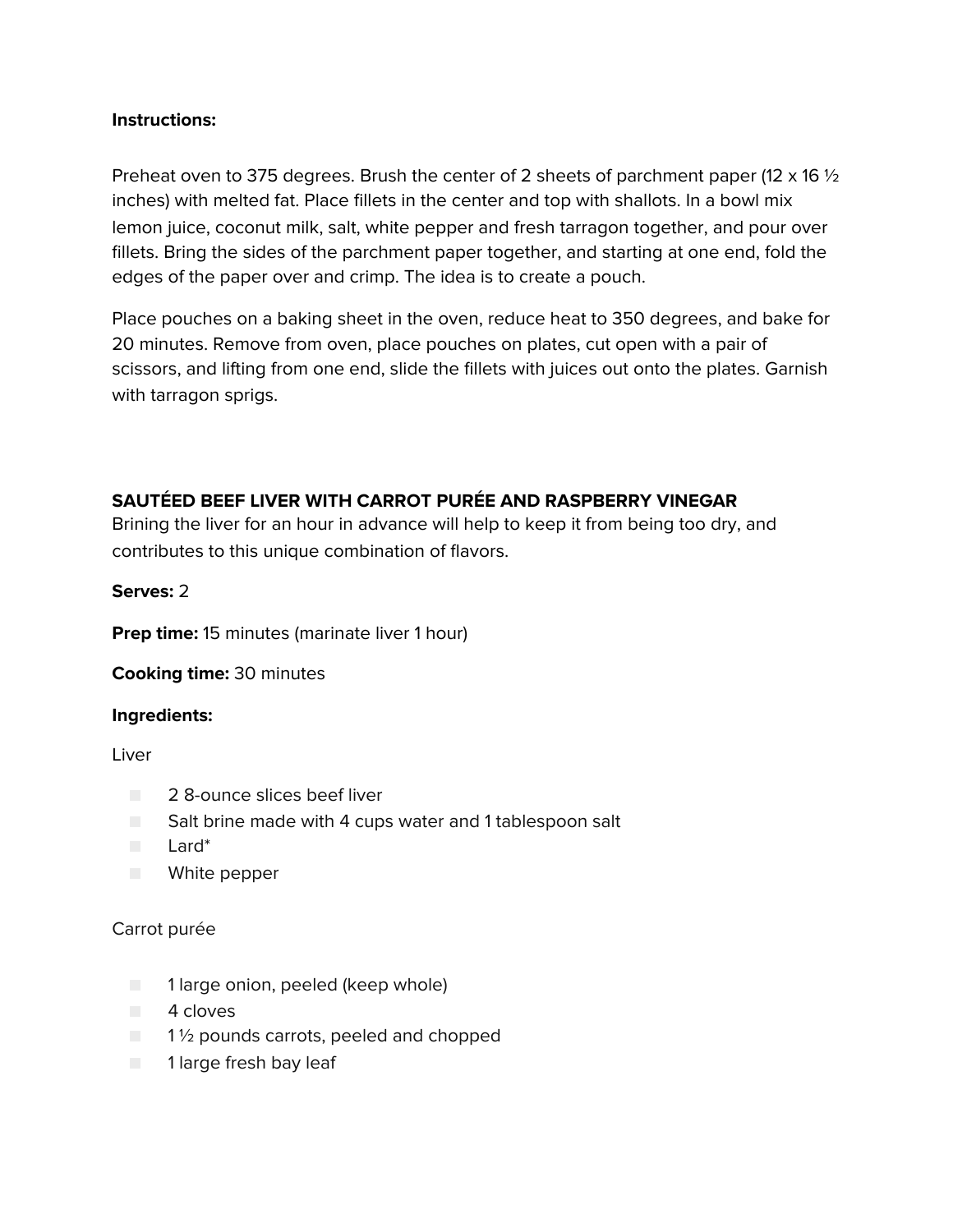- <sup>1/4</sup> teaspoon sea salt to taste
- $\blacksquare$  % teaspoon white pepper
- $\blacksquare$   $\frac{1}{2}$  cup coconut milk

#### Garnish

- $\blacksquare$  1 teaspoon + a drizzle raspberry vinegar
- $\Box$  2 teaspoons fresh parsley, chopped for garnish

\*Prepare lard Sunday Week 3 (see recipe page 389 of Your Personal Paleo Code)

#### **Instructions:**

Place liver in a bowl, pour over brine and refrigerate for 1 hour. Stud onion with the 4 cloves and add to a pot along with carrots, bay leaf, salt and white pepper. Add water to cover, bring to a boil, then reduce to a simmer, and cook for 15 minutes. Drain the carrots, remove bay leaf and clove-studded onion (remove any cloves from the pot which may have fallen out of the onion). Put drained carrots back in pot. Add coconut milk, and using an immersion blender, purée the carrots until smooth. Cover and keep warm at a very low heat.

Drain liver and pat dry. Melt lard in a sauté pan, add liver, and put a pinch of white pepper on each slice. Cook 5 minutes on each side. Note: the liver is already salted from the brine. During the last 2 minutes, pour over 1 teaspoon raspberry vinegar. Divide liver between two plates and drizzle with more raspberry vinegar. Arrange carrot purée alongside liver and garnish with parsley.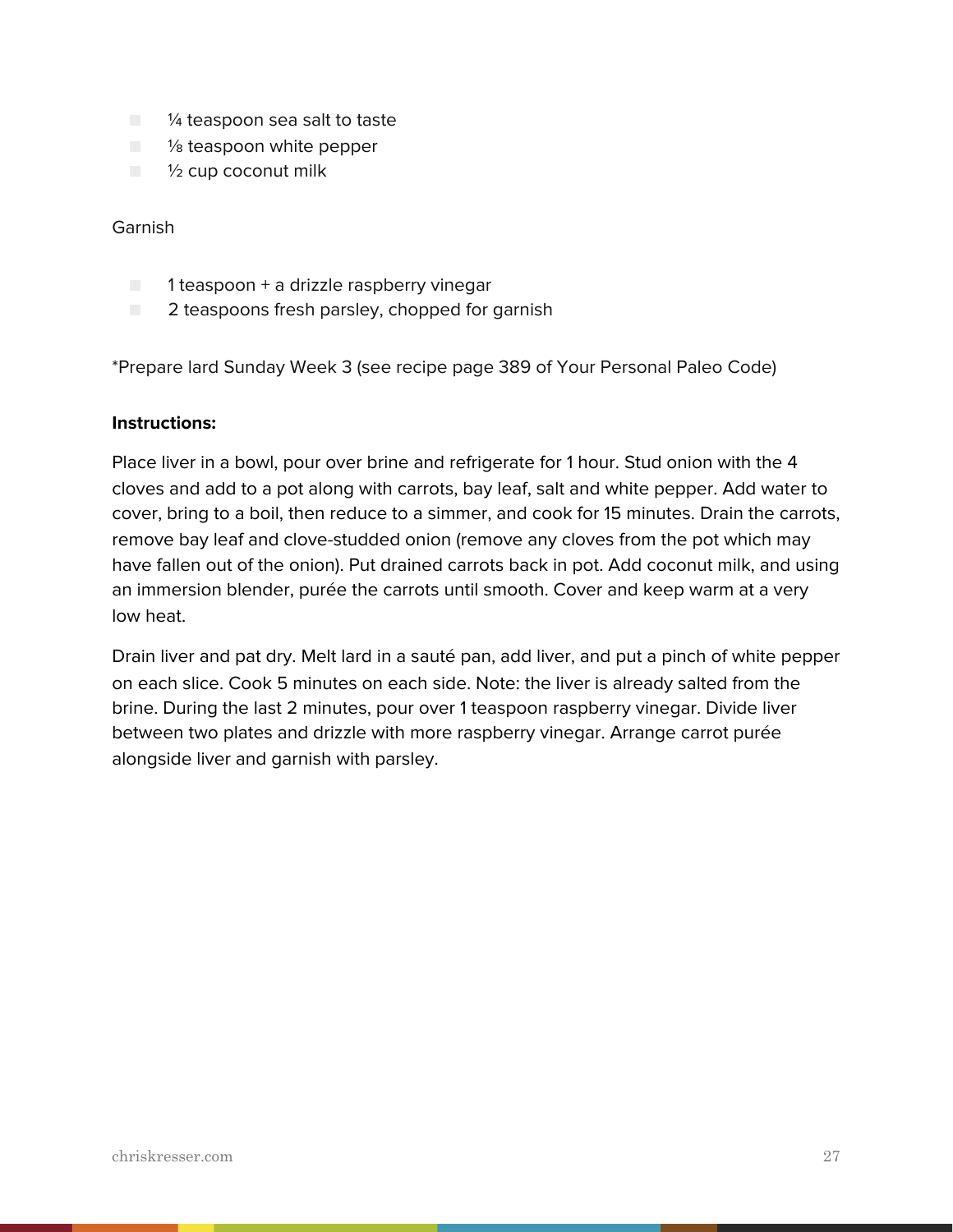# **Side Dishes**

# **BOK CHOY**

Fish sauce instead of salt adds umami to these greens.

# **Serves:** 2

**Prep time:** 10 minutes

**Cooking time:** 10 minutes

# **Ingredients:**

- 2 tablespoons garlic, crushed and minced
- 1½ tablespoon coconut oil
- 8 cups bok choy, cut into 1-inch pieces
- 1 tablespoon fish sauce

# **Instructions:**

Heat the garlic in the oil over medium heat. Add the bok choy and cook, alternating with keeping it covered and stirring. After 10 minutes or so, when bok choy has cooked down, add the fish sauce. Stir, cover and let it cook down to desired softness. Serve.

#### **PARSNIP FRIES**

These "fries" are a tasty revelation--a super-easy and addictive side dish for any meal.

#### **Serves:** 4

**Prep time:** 15 minutes

**Cooking time:** 45 minutes

- 2 pounds parsnips, peeled and washed
- 2 tablespoons traditional fat of choice (duck fat or lard is preferred)
- 2 teaspoons dried rosemary
- 1 teaspoon thyme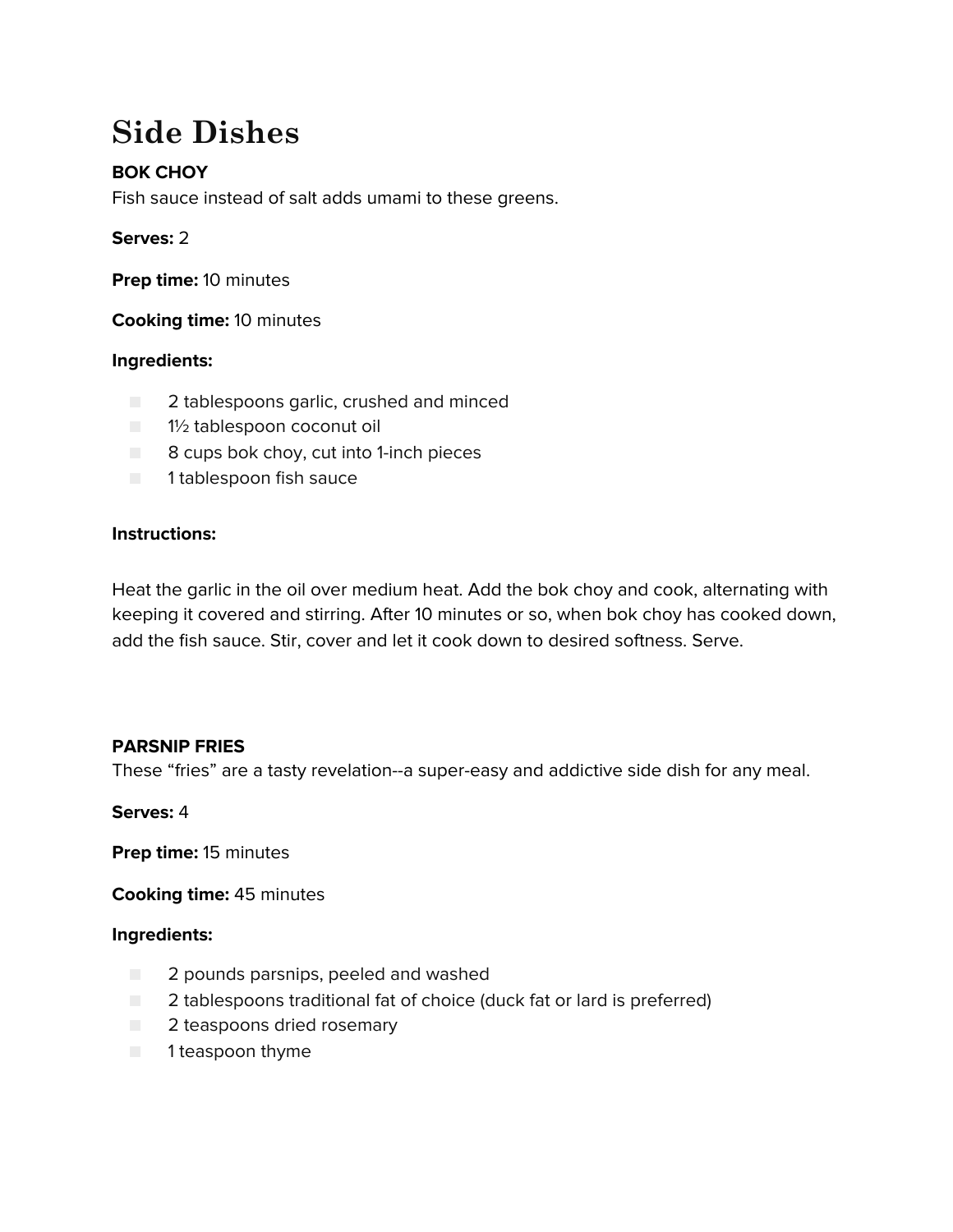- <sup>1</sup>/<sub>2</sub> teaspoon onion powder
- 1 to 2 teaspoon sea salt
- $\Box$   $\%$  teaspoon freshly ground black pepper

Preheat the oven to 375 degrees. Slice off the root ends of the parsnips and cut them into wedges. They will be thinner at one end and thicker at the other. Try to make them about the same size for even cooking.

In a small saucepan, heat the fat gently until it turns liquid, but not too hot to handle. In a large bowl, mix together the parsnip fries, the fat, and all other ingredients. Toss well. Place on a baking dish. Roast the fries for 45 minutes. Toss them about 2 times or so during the cooking.

#### **CURRIED OKRA**

Simmering the okra in a tomato sauce with spices alleviates the "gooey" issue that stops some from enjoying this delicious vegetable. This is our take on bhindi masala, an Indian favorite.

#### **Serves:** 2

**Prep time:** 10 minutes

#### **Cooking time:** 30 minutes

- ½ pound okra
- 2 tablespoons traditional fat of choice
- ½ a large yellow onion, finely chopped (about 1 cup)
- 4 cloves garlic, minced or pressed
- 1 tablespoon minced ginger
- 1 teaspoon ground cumin
- 1 teaspoon ground coriander
- ½ teaspoon ground turmeric
- $\Box$   $\frac{1}{2}$  teaspoon sea salt, or to taste
- <sup>1⁄4</sup> teaspoon freshly ground black pepper, or to taste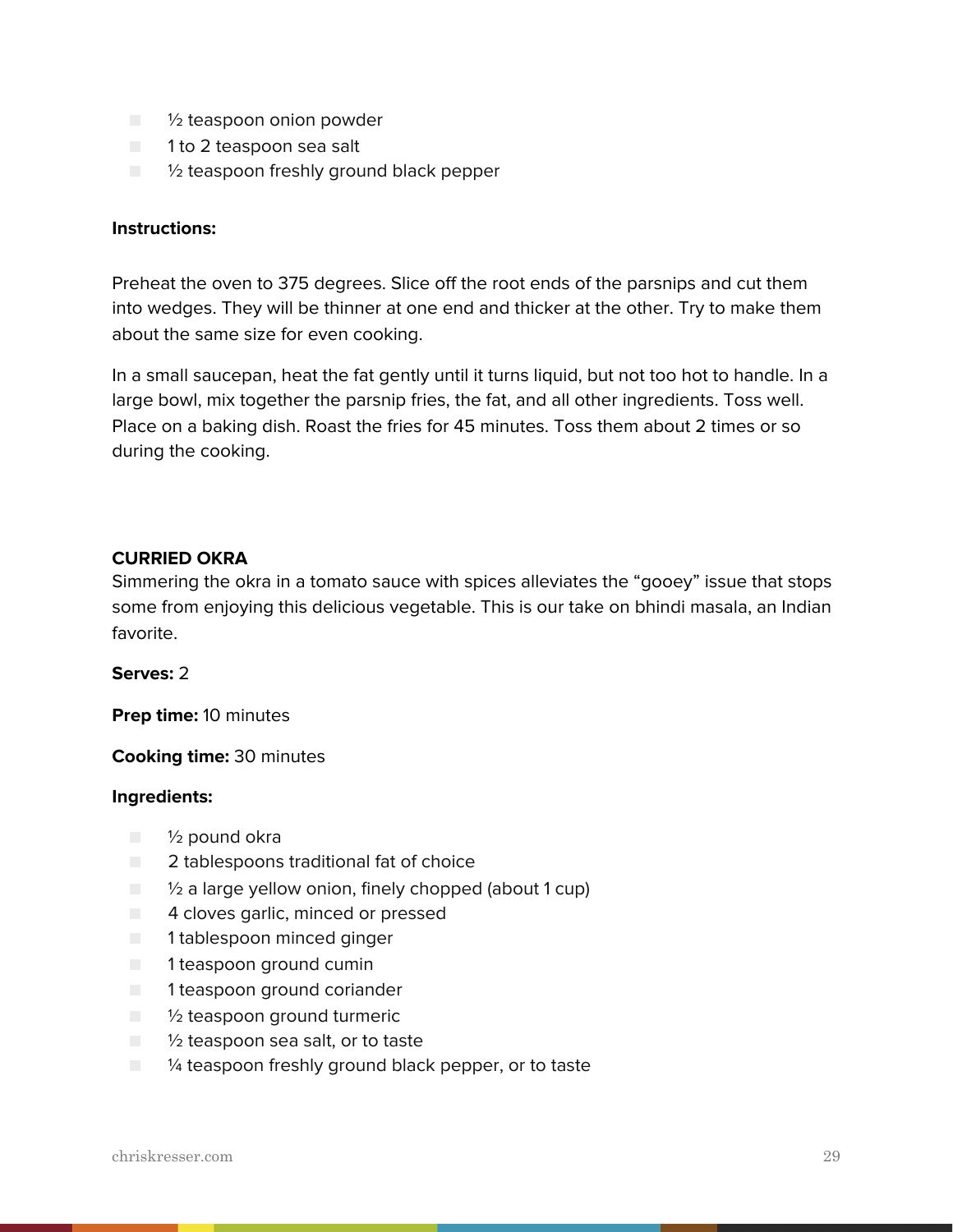- $\blacksquare$   $\frac{1}{2}$  cup puréed tomatoes
- Optional: chopped fresh cilantro for garnish

Wash the okra and pat very dry with a cloth or paper towel. Cut off the stem and then slice into ½-inch pieces. Melt fat in a pot over medium-low heat and add the onion. Cook until softened, about 5 minutes. Add the garlic and ginger, and cook for a few minutes more. Put in the okra, cumin, coriander, turmeric, salt, and pepper. Stir well to coat the okra with the spices. Add the puréed tomatoes and stir well. Cover the pot and reduce the heat to low.

Cook for 20 minutes. After the first 10 minutes, check the pan, and if the sauce is too liquid, uncover pan for the last 10 minutes. If it's just right, stir and cover again and continue cooking for the final 10 minutes. Taste the okra to check for doneness and give it extra cooking time if necessary. It may need an extra 5 minutes or so. Sprinkle with fresh, chopped cilantro if desired, and serve.

## **CREAMED COLLARD GREENS**

This dish has a very creamy consistency; with the addition of 1 quart of stock it can also be transformed into a delicious and quick soup. Note: To toast hazelnuts for the garnish, heat a skillet, add nuts, and carefully toast for about 8 minutes, making sure the skillet does not smoke and the nuts don't burn.

#### **Serves:** 2

**Prep time:** 15 minutes

#### **Cooking time:** 15 minutes

- 1 tablespoon lard\*
- 1 pound collard greens, washed and cut into large pieces
- 1 cup coconut milk
- Pinch of nutmeg
- Sea salt to taste
- Black pepper, freshly ground
- Small handful hazelnuts, toasted (see note above) and chopped for garnish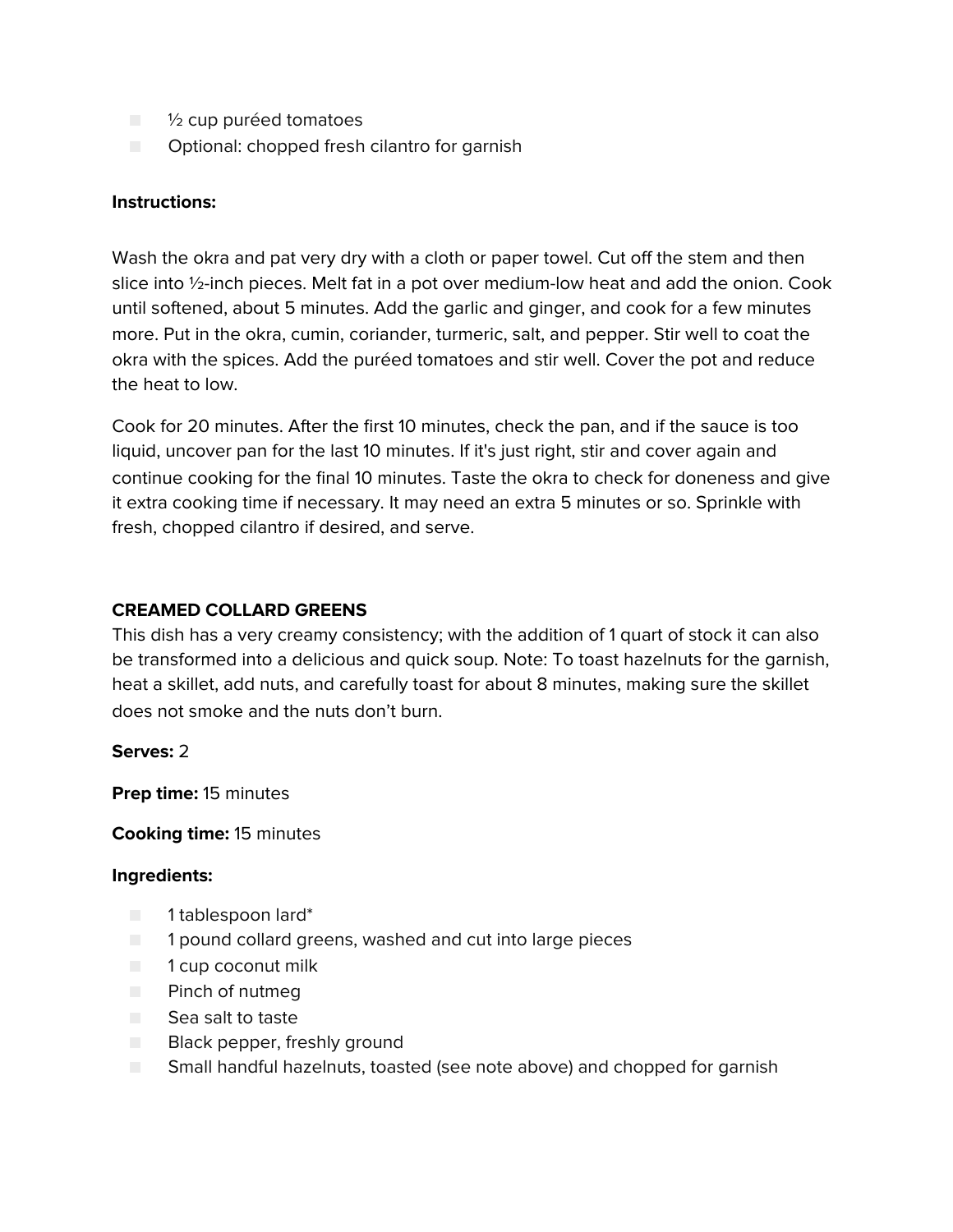\*Prepare lard Sunday Week 3 (see recipe page 389 of Your Personal Paleo Code)

#### **Instructions:**

Melt lard in the sauté pan and add all ingredients except nuts. Cook at medium-high heat for 10 minutes or until most of the liquid has been reduced. Adjust for salt. Garnish with chopped hazelnuts.